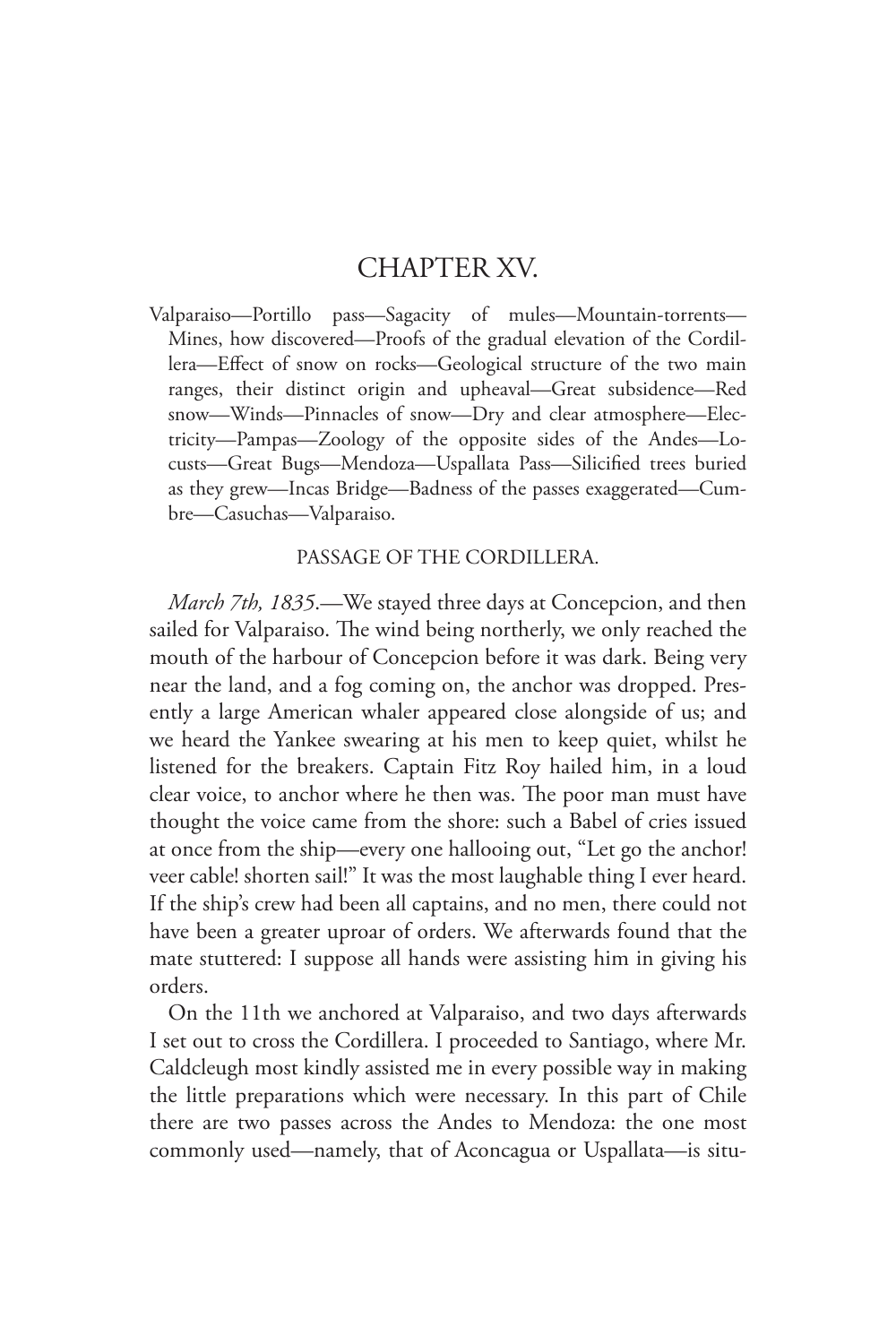ated some way to the north; the other, called the Portillo, is to the south, and nearer, but more lofty and dangerous.

*March 18th*.—We set out for the Portillo pass. Leaving Santiago we crossed the wide burnt-up plain on which that city stands, and in the afternoon arrived at the Maypu, one of the principal rivers in Chile. The valley, at the point where it enters the first Cordillera, is bounded on each side by lofty barren mountains; and although not broad, it is very fertile. Numerous cottages were surrounded by vines, and by orchards of apple, nectarine, and peach trees—their boughs breaking with the weight of the beautiful ripe fruit. In the evening we passed the custom-house, where our luggage was examined. The frontier of Chile is better guarded by the Cordillera, than by the waters of the sea. There are very few valleys which lead to the central ranges, and the mountains are quite impassable in other parts by beasts of burden. The custom-house officers were very civil, which was perhaps partly owing to the passport which the President of the Republic had given me; but I must express my admiration at the natural politeness of almost every Chileno. In this instance, the contrast with the same class of men in most other countries was strongly marked. I may mention an anecdote with which I was at the time much pleased: we met near Mendoza a little and very fat negress, riding astride on a mule. She had a *goître* so enormous that it was scarcely possible to avoid gazing at her for a moment; but my two companions almost instantly, by way of apology, made the common salute of the country by taking off their hats. Where would one of the lower or higher classes in Europe, have shown such feeling politeness to a poor and miserable object of a degraded race?

At night we slept at a cottage. Our manner of travelling was delightfully independent. In the inhabited parts we bought a little firewood, hired pasture for the animals, and bivouacked in the corner of the same field with them. Carrying an iron pot, we cooked and ate our supper under a cloudless sky, and knew no trouble. My companions were Mariano Gonzales, who had formerly accompanied me in Chile, and an "arriero," with his ten mules and a "madrina." The madrina (or godmother) is a most important personage: she is an old steady mare, with a little bell round her neck; and wherever she goes, the mules, like good children, follow her. The affection of these animals for their madrinas saves infinite trouble. If several large troops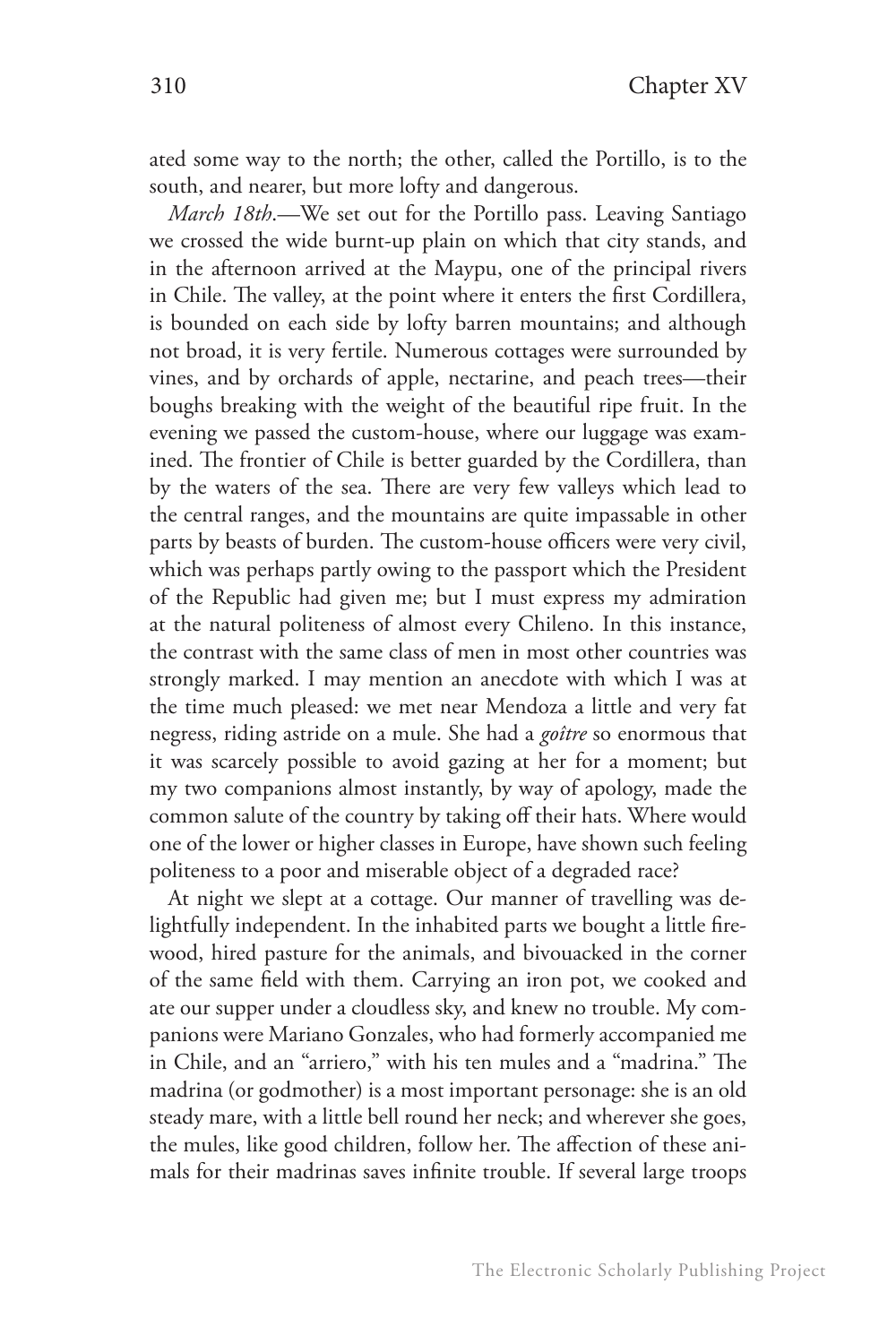are turned into one field to graze, in the morning the muleteers have only to lead the madrinas a little apart, and tinkle their bells; and although there may be two or three hundred together, each mule immediately knows the bell of its own madrina, and comes to her. It is nearly impossible to lose an old mule; for if detained for several hours by force, she will, by the power of smell, like a dog, track out her companions, or rather the madrina, for, according to the muleteer, she is the chief object of affection. The feeling, however, is not of an individual nature; for I believe I am right in saying that any animal with a bell will serve as a madrina. In a troop each animal carries on a level road, a cargo weighing 416 pounds (more than 29 stone), but in a mountainous country 100 pounds less; yet with what delicate slim limbs, without any proportional bulk of muscle, these animals support so great a burden! The mule always appears to me a most surprising animal. That a hybrid should possess more reason, memory, obstinacy, social affection, powers of muscular endurance, and length of life, than either of its parents, seems to indicate that art has here outdone nature. Of our ten animals, six were intended for riding, and four for carrying cargoes, each taking turn about. We carried a good deal of food, in case we should be snowed up, as the season was rather late for passing the Portillo.

*March 19th.*—We rode during this day to the last, and therefore most elevated house in the valley. The number of inhabitants became scanty; but wherever water could be brought on the land, it was very fertile. All the main valleys in the Cordillera are characterised by having, on both sides, a fringe or terrace of shingle and sand, rudely stratified, and generally of considerable thickness. These fringes evidently once extended across the valleys, and were united; and the bottoms of the valleys in northern Chile, where there are no streams, are thus smoothly filled up. On these fringes the roads are generally carried, for their surfaces are even, and they rise with a very gentle slope up the valleys: hence, also, they are easily cultivated by irrigation. They may be traced up to a height of between 7000 and 9000 feet, where they become hidden by the irregular piles of debris. At the lower end or mouths of the valleys, they are continuously united to those land-locked plains (also formed of shingle) at the foot of the main Cordillera, which I have described in a former chapter as characteristic of the scenery of Chile, and which were undoubtedly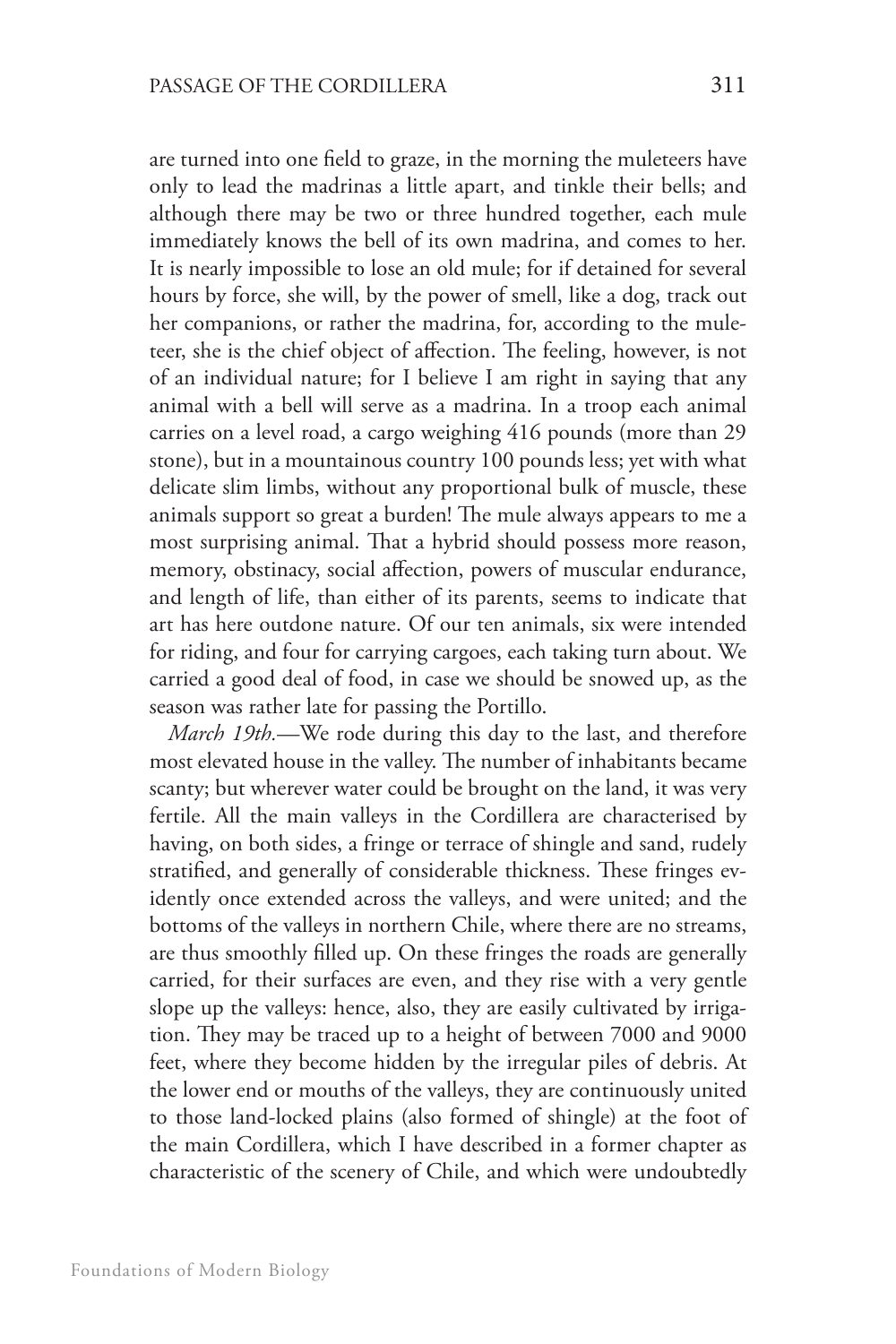deposited when the sea penetrated Chile, as it now does the more southern coasts. No one fact in the geology of South America, interested me more than these terraces of rudely-stratified shingle. They precisely resemble in composition, the matter which the torrents in each valley would deposit, if they were checked in their course by any cause, such as entering a lake or arm of the sea; but the torrents, instead of depositing matter, are now steadily at work wearing away both the solid rock and these alluvial deposits, along the whole line of every main valley and side valley. It is impossible here to give the reasons, but I am convinced that the shingle terraces were accumulated, during the gradual elevation of the Cordillera, by the torrents delivering, at successive levels, their detritus on the beach-heads of long narrow arms of the sea, first high up the valleys, then lower and lower down as the land slowly rose. If this be so, and I cannot doubt it, the grand and broken chain of the Cordillera, instead of having been suddenly thrown up, as was till lately the universal, and still is the common opinion of geologists, has been slowly upheaved in mass, in the same gradual manner as the coasts of the Atlantic and Pacific have risen within the recent period. A multitude of facts in the structure of the Cordillera, on this view receive a simple explanation.

The rivers which flow in these valleys ought rather to be called mountain-torrents. Their inclination is very great, and their water the colour of mud. The roar which the Maypu made, as it rushed over the great rounded fragments, was like that of the sea. Amidst the din of rushing waters, the noise from the stones, as they rattled one over another, was most distinctly audible even from a distance. This rattling noise, night and day, may be heard along the whole course of the torrent. The sound spoke eloquently to the geologist; the thousands and thousands of stones, which, striking against each other, made the one dull uniform sound, were all hurrying in one direction. It was like thinking on time, where the minute that now glides past is irrecoverable. So was it with these stones; the ocean is their eternity, and each note of that wild music told of one more step towards their destiny.

It is not possible for the mind to comprehend, except by a slow process, any effect which is produced by a cause repeated so often, that the multiplier itself conveys an idea, not more definite than the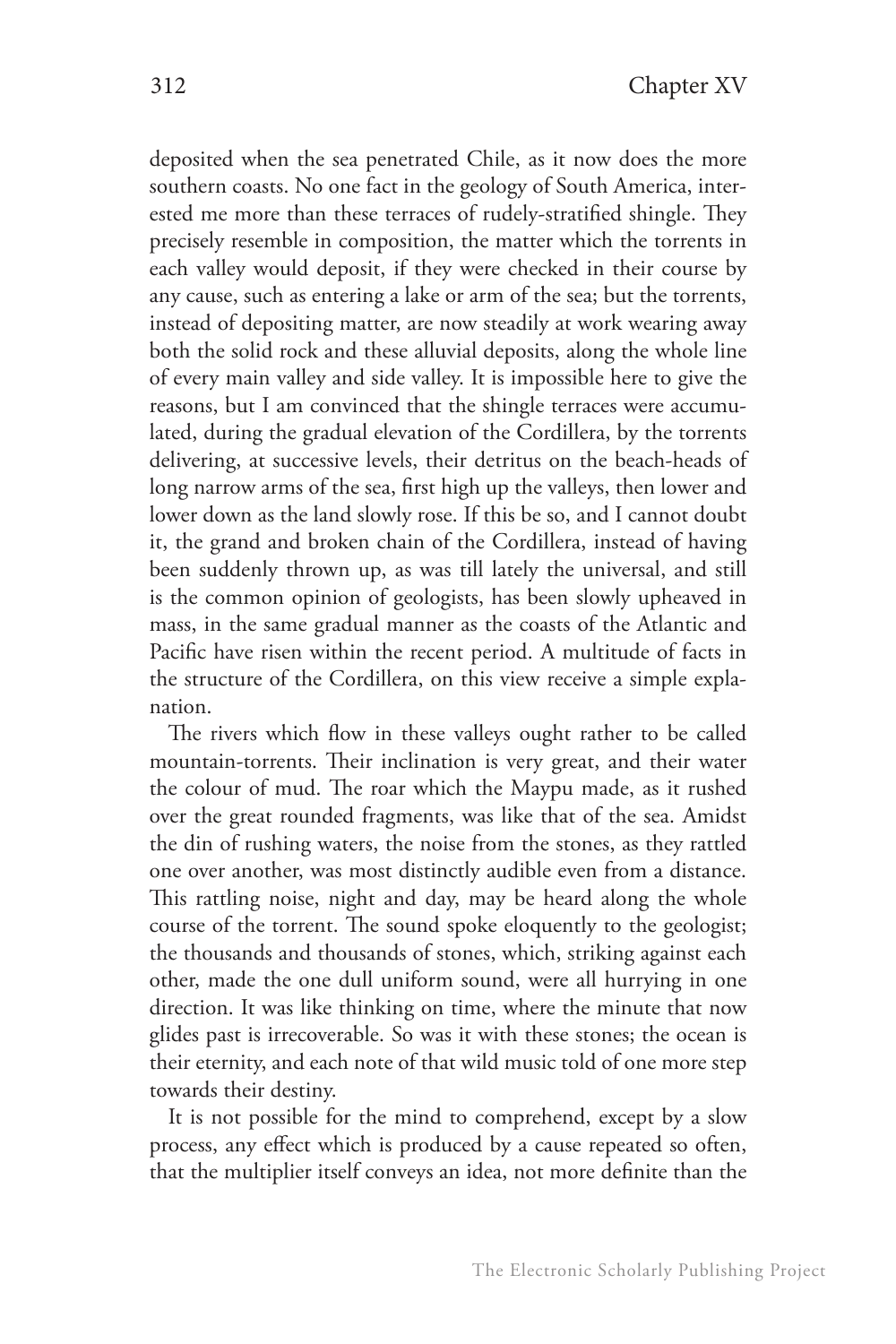savage implies when he points to the hairs of his head. As often as I have seen beds of mud, sand, and shingle, accumulated to the thickness of many thousand feet, I have felt inclined to exclaim that causes, such as the present rivers and the present beaches, could never have ground down and produced such masses. But, on the other hand, when listening to the rattling noise of these torrents, and calling to mind that whole races of animals have passed away from the face of the earth, and that during this whole period, night and day, these stones have gone rattling onwards in their course, I have thought to myself, can any mountains, any continent, withstand such waste?

In this part of the valley, the mountains on each side were from 3000 to 6000 or 8000 feet high, with rounded outlines and steep bare flanks. The general colour of the rock was dullish purple, and the stratification very distinct. If the scenery was not beautiful, it was remarkable and grand. We met during the day several herds of cattle, which men were driving down from the higher valleys in the Cordillera. This sign of the approaching winter hurried our steps, more than was convenient for geologising. The house where we slept was situated at the foot of a mountain, on the summit of which are the mines of S. Pedro de Nolasko. Sir F. Head marvels how mines have been discovered in such extraordinary situations, as the bleak summit of the mountain of S. Pedro de Nolasko. In the first place, metallic veins in this country are generally harder than the surrounding strata: hence, during the gradual wear of the hills, they project above the surface of the ground. Secondly, almost every labourer, especially in the northern parts of Chile, understands something about the appearance of ores. In the great mining provinces of Coquimbo and Copiapó, firewood is very scarce, and men search for it over every hill and dale; and by this means nearly all the richest mines have there been discovered. Chanuncillo, from which silver to the value of many hundred thousand pounds has been raised in the course of a few years, was discovered by a man who threw a stone at his loaded donkey, and thinking that it was very heavy, he picked it up, and found it full of pure silver: the vein occurred at no great distance, standing up like a wedge of metal. The miners, also, taking a crowbar with them, often wander on Sundays over the mountains. In this south part of Chile, the men who drive cattle into the Cordillera,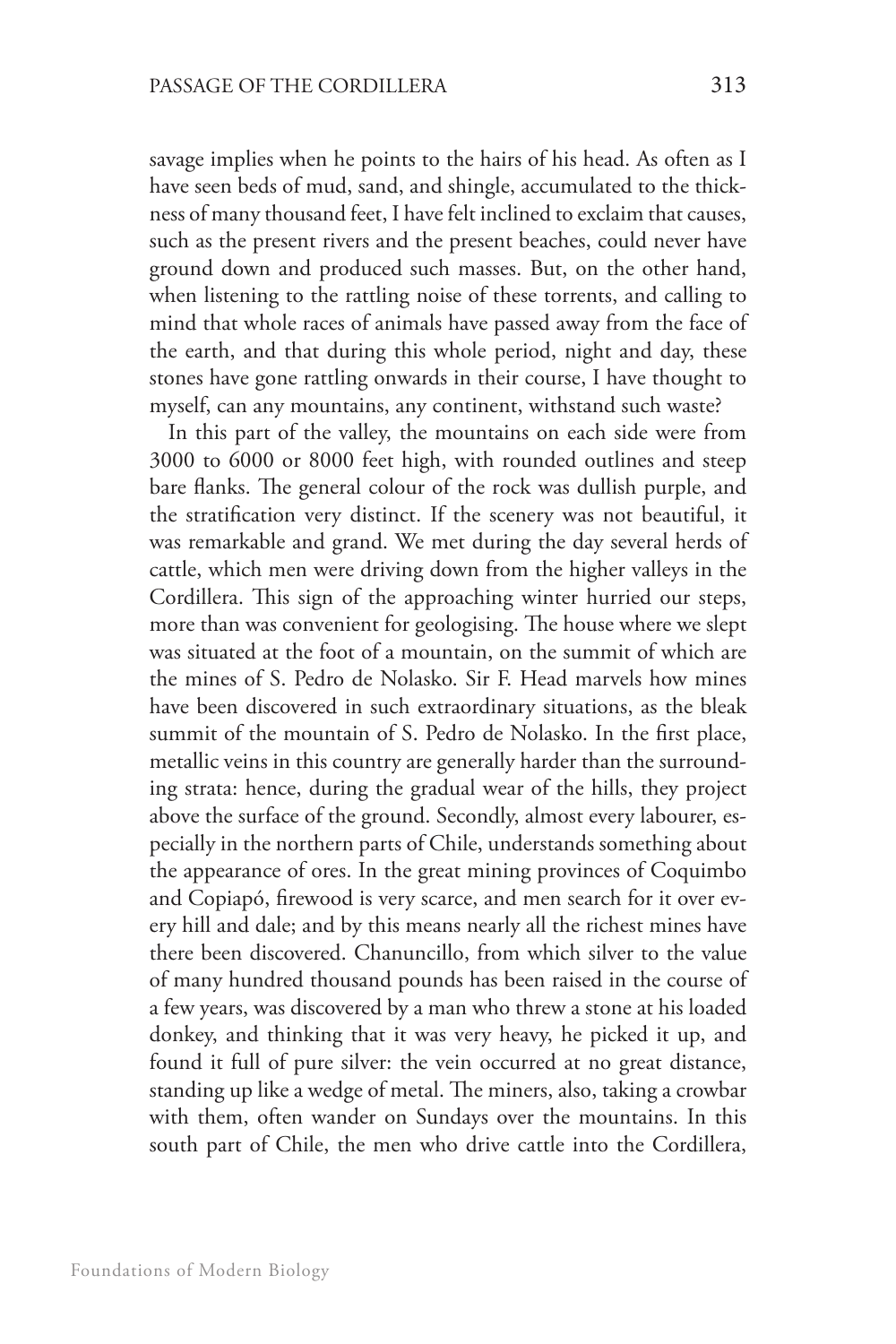and who frequent every ravine where there is a little pasture, are the usual discoverers.

*20th.*—As we ascended the valley, the vegetation, with the exception of a few pretty alpine flowers, became exceedingly scanty; and of quadrupeds, birds, or insects, scarcely one could be seen. The lofty mountains, their summits marked with a few patches of snow, stood well separated from each other; the valleys being filled up with an immense thickness of stratified alluvium. The features in the scenery of the Andes which struck me most, as contrasted with the other mountain chains with which I am acquainted, were,—the flat fringes sometimes expanding into narrow plains on each side of the valleys,—the bright colours, chiefly red and purple, of the utterly bare and precipitous hills of porphyry,—the grand and continuous walllike dikes,—the plainly-divided strata which, where nearly vertical, formed the picturesque and wild central pinnacles, but where less inclined, composed the great massive mountains on the outskirts of the range,—and lastly, the smooth conical piles of fine and brightly-coloured detritus, which sloped up at a high angle from the base of the mountains, sometimes to a height of more than 2000 feet.

I frequently observed, both in Tierra del Fuego and within the Andes, that where the rock was covered during the greater part of the year with snow, it was shivered in a very extraordinary manner into small angular fragments. Scoresby\* has observed the same fact in Spitzbergen. The case appears to me rather obscure: for that part of the mountain which is protected by a mantle of snow, must be less subject to repeated and great changes of temperature than any other part. I have sometimes thought, that the earth and fragments of stone on the surface, were perhaps less effectually removed by slowly percolating snow-water† than by rain, and therefore that the appearance of a quicker disintegration of the solid rock under the snow, was deceptive. Whatever the cause may be, the quantity of crumbling stone on the Cordillera is very great. Occasionally in the

Scoresby's Arctic Regions, vol. i. p. 122.

<sup>†</sup> I have heard it remarked in Shropshire, that the water, when the Severn is flooded from long-continued rain, is much more turbid than when it proceeds from the snow melting on the Welsh mountains. D'Orbigny (tom. i. p. 184), in explaining the cause of the various colours of the rivers in South America, remarks that those with blue or clear water have their source in the Cordillera, where the snow melts.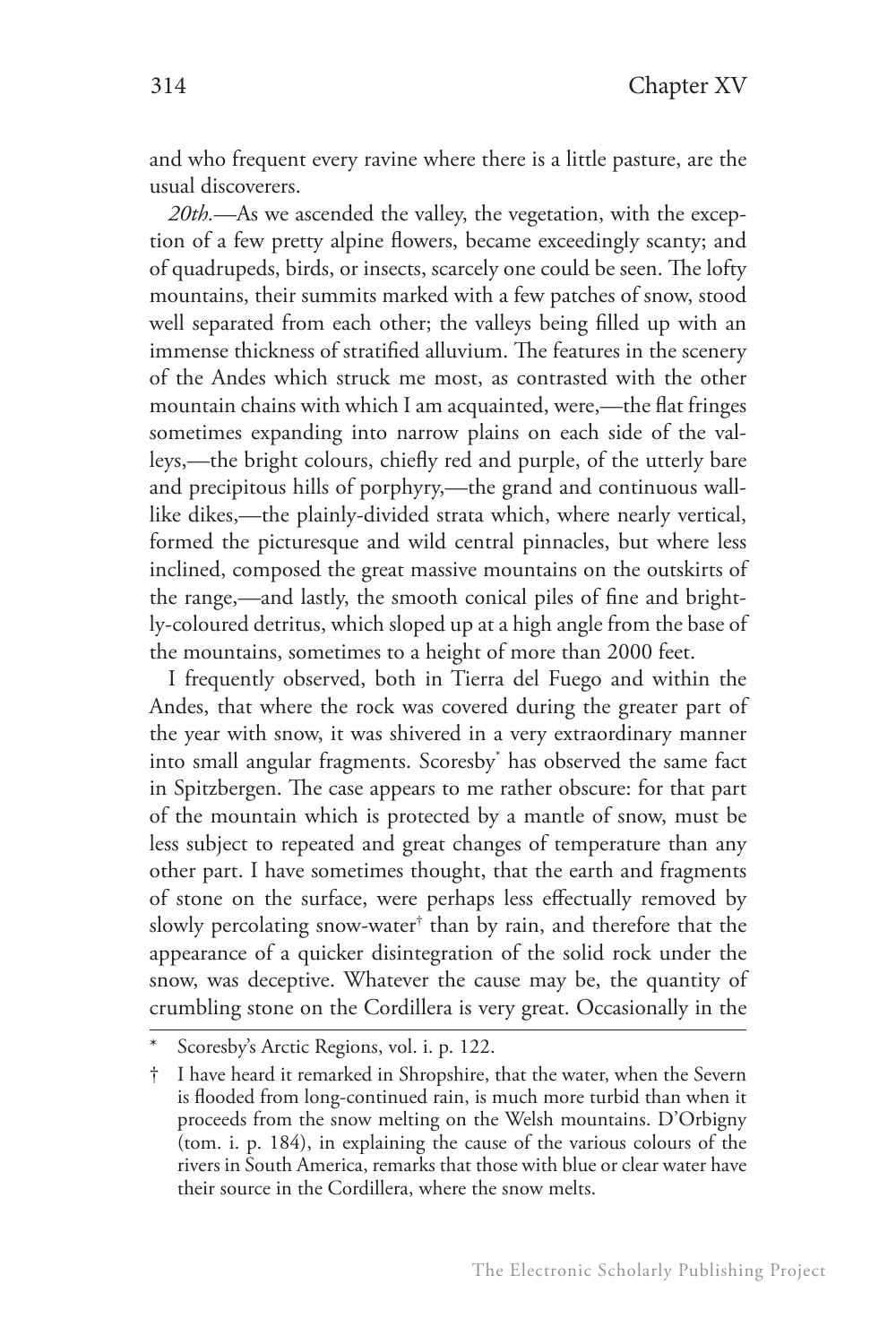spring, great masses of this detritus slide down the mountains, and cover the snow-drifts in the valleys, thus forming natural ice-houses. We rode over one, the height of which was far below the limit of perpetual snow.

As the evening drew to a close, we reached a singular basin-like plain, called the Valle del Yeso. It was covered by a little dry pasture, and we had the pleasant sight of a herd of cattle amidst the surrounding rocky deserts. The valley takes its name of Yeso from a great bed, I should think at least 2000 feet thick, of white, and in some parts quite pure, gypsum. We slept with a party of men, who were employed in loading mules with this substance, which is used in the manufacture of wine. We set out early in the morning (21st), and continued to follow the course of the river, which had become very small, till we arrived at the foot of the ridge, that separates the waters flowing into the Pacific and Atlantic Oceans. The road, which as yet had been good with a steady but very gradual ascent, now changed into a steep zigzag track up the great range, dividing the republics of Chile and Mendoza.

I will here give a very brief sketch of the geology of the several parallel lines forming the Cordillera. Of these lines, there are two considerably higher than the others; namely, on the Chilian side, the Peuquenes ridge, which, where the road crosses it, is 13,210 feet above the sea; and the Portillo ridge, on the Mendoza side, which is 14,305 feet. The lower beds of the Peuquenes ridge, and of the several great lines to the westward of it, are composed of a vast pile, many thousand feet in thickness, of porphyries which have flowed as submarine lavas, alternating with angular and rounded fragments of the same rocks, thrown out of the submarine craters. These alternating masses are covered in the central parts, by a great thickness of red sandstone, conglomerate, and calcareous clay-slate, associated with, and passing into, prodigious beds of gypsum. In these upper beds shells are tolerably frequent; and they belong to about the period of the lower chalk of Europe. It is an old story, but not the less wonderful, to hear of shells which were once crawling on the bottom of the sea, now standing nearly 14,000 feet above its level. The lower beds in this great pile of strata, have been dislocated, baked, crystallized and almost blended together, through the agency of mountain masses of a peculiar white soda-granitic rock.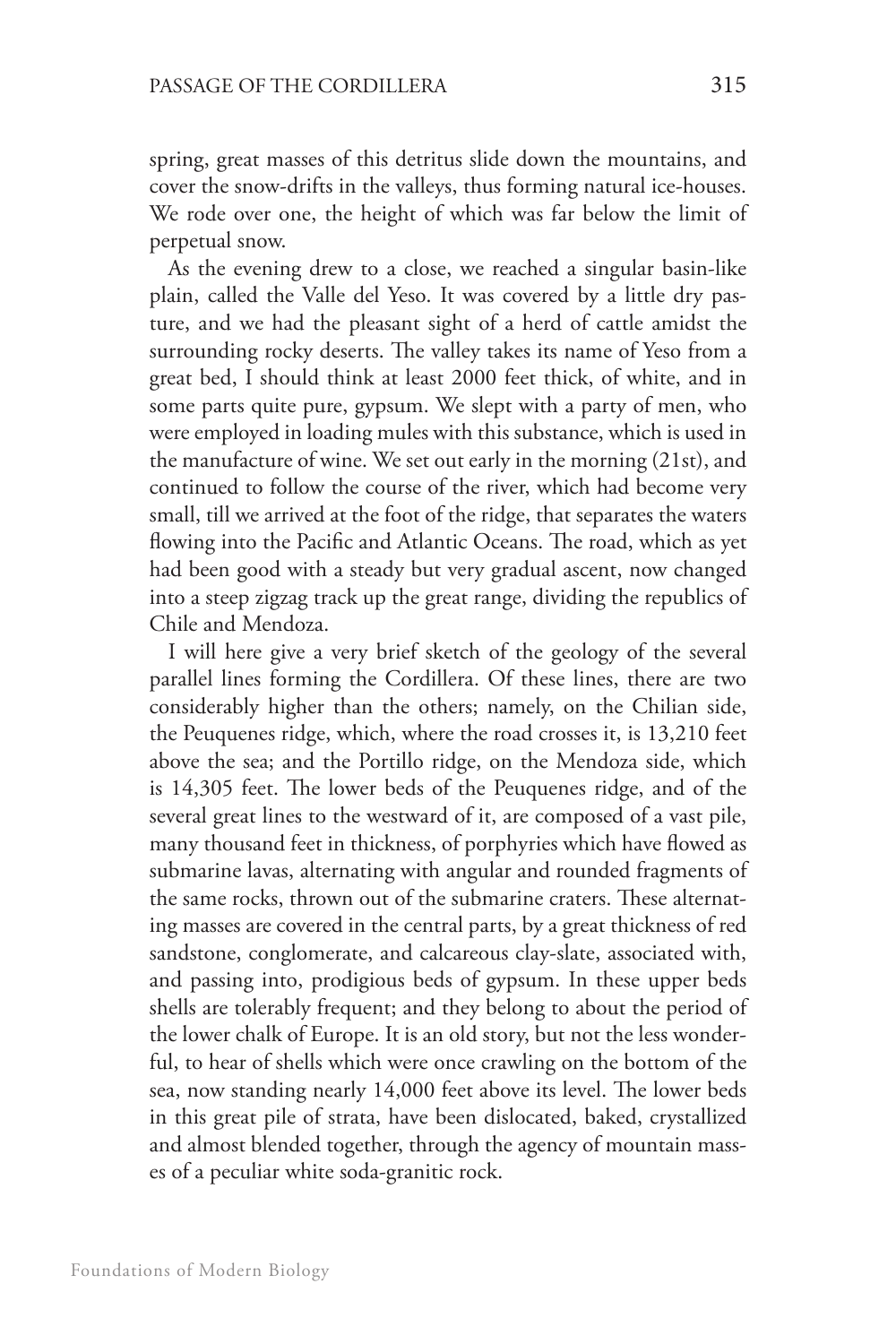The other main line, namely, that of the Portillo, is of a totally different formation: it consists chiefly of grand bare pinnacles of a red potash-granite, which low down on the western flank are covered by a sandstone, converted by the former heat into a quartz-rock. On the quartz, there rest beds of a conglomerate several thousand feet in thickness, which have been upheaved by the red granite, and dip at an angle of 45° towards the Peuquenes line. I was astonished to find that this conglomerate was partly composed of pebbles, derived from the rocks, with their fossil shells, of the Peuquenes range; and partly of red potashgranite, like that of the Portillo. Hence we must conclude, that both the Peuquenes and Portillo ranges were partially upheaved and exposed to wear and tear, when the conglomerate was forming; but as the beds of the conglomerate have been thrown off at an angle of 45° by the red Portillo granite (with the underlying sandstone baked by it), we may feel sure, that the greater part of the injection and upheaval of the already partially formed Portillo line, took place after the accumulation of the conglomerate, and long after the elevation of the Peuquenes ridge. So that the Portillo, the loftiest line in this part of the Cordillera, is not so old as the less lofty line of the Peuquenes. Evidence derived from an inclined stream of lava at the eastern base of the Portillo, might be adduced to show, that it owes part of its great height to elevations of a still later date. Looking to its earliest origin, the red granite seems to have been injected on an ancient pre-existing line of white granite and mica-slate. In most parts, perhaps in all parts, of the Cordillera, it may be concluded that each line has been formed by repeated upheavals and injections; and that the several parallel lines are of different ages. Only thus can we gain time, at all sufficient to explain the truly astonishing amount of denudation, which these great, though comparatively with most other ranges recent, mountains have suffered.

Finally, the shells in the Peuquenes or oldest ridge, prove, as before remarked, that it has been upraised 14,000 feet since a Secondary period, which in Europe we are accustomed to consider as far from ancient; but since these shells lived in a moderately deep sea, it can be shown that the area now occupied by the Cordillera, must have subsided several thousand feet—in northern Chile as much as 6000 feet—so as to have allowed that amount of submarine strata to have been heaped on the bed on which the shells lived. The proof is the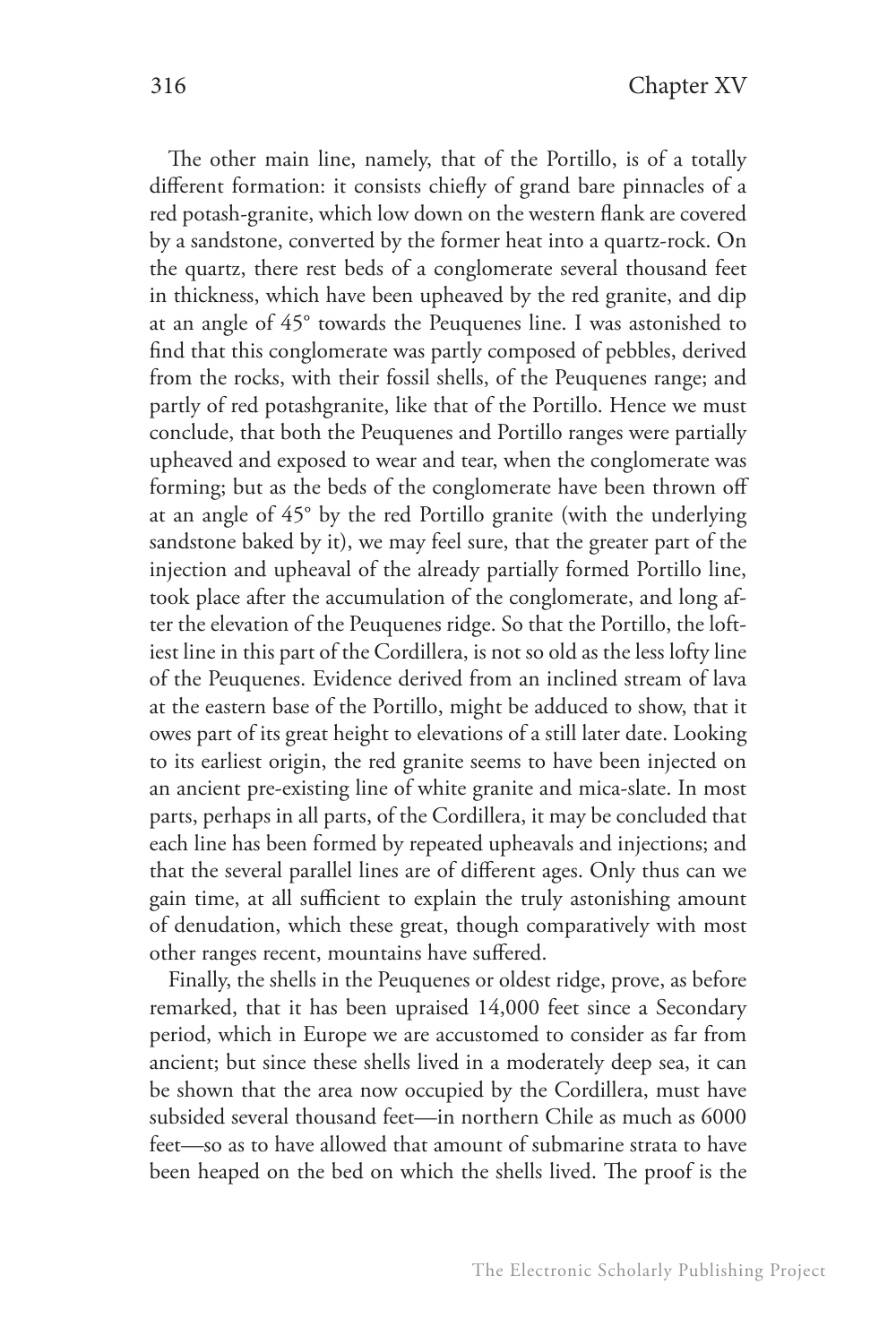same with that by which it was shown, that at a much later period since the tertiary shells of Patagonian lived, there must have been there a subsidence of several hundred feet, as well as an ensuing elevation. Daily it is forced home on the mind of the geologist, that nothing, not even the wind that blows, is so unstable as the level of the crust of this earth.

I will make only one other geological remark: although the Portillo chain is here higher than the Peuquenes, the waters, draining the intermediate valleys, have burst through it. The same fact, on a grander scale, has been remarked in the eastern and loftiest line of the Bolivian Cordillera, through which the rivers pass: analogous facts have also been observed in other quarters of the world. On the supposition of the subsequent and gradual elevation of the Portillo line, this can be understood; for a chain of islets would at first appear, and, as these were lifted up, the tides would be always wearing deeper and broader channels between them. At the present day, even in the most retired Sounds on the coast of Tierra del Fuego, the currents in the transverse breaks which connect the longitudinal channels, are very strong, so that in one transverse channel even a small vessel under sail was whirled round and round.

About noon we began the tedious ascent of the Peuquenes ridge, and then for the first time experienced some little difficulty in our respiration. The mules would halt every fifty yards, and after resting for a few seconds the poor willing animals started of their own accord again. The short breathing from the rarefied atmosphere is called by the Chilenos "puna;" and they have most ridiculous notions concerning its origin. Some say "all the waters here have puna;" others that "where there is snow there is puna;"—and this no doubt is true. The only sensation I experienced was a slight tightness across the head and chest, like that felt on leaving a warm room and running quickly in frosty weather. There was some imagination even in this; for upon finding fossil shells on the highest ridge, I entirely forgot the puna in my delight. Certainly the exertion of walking was extremely great, and the respiration became deep and laborious: I am told that in Potosi (about 13,000 feet above the sea) strangers do not become thoroughly accustomed to the atmosphere for an entire year. The inhabitants all recommend onions for the puna; as this vegetable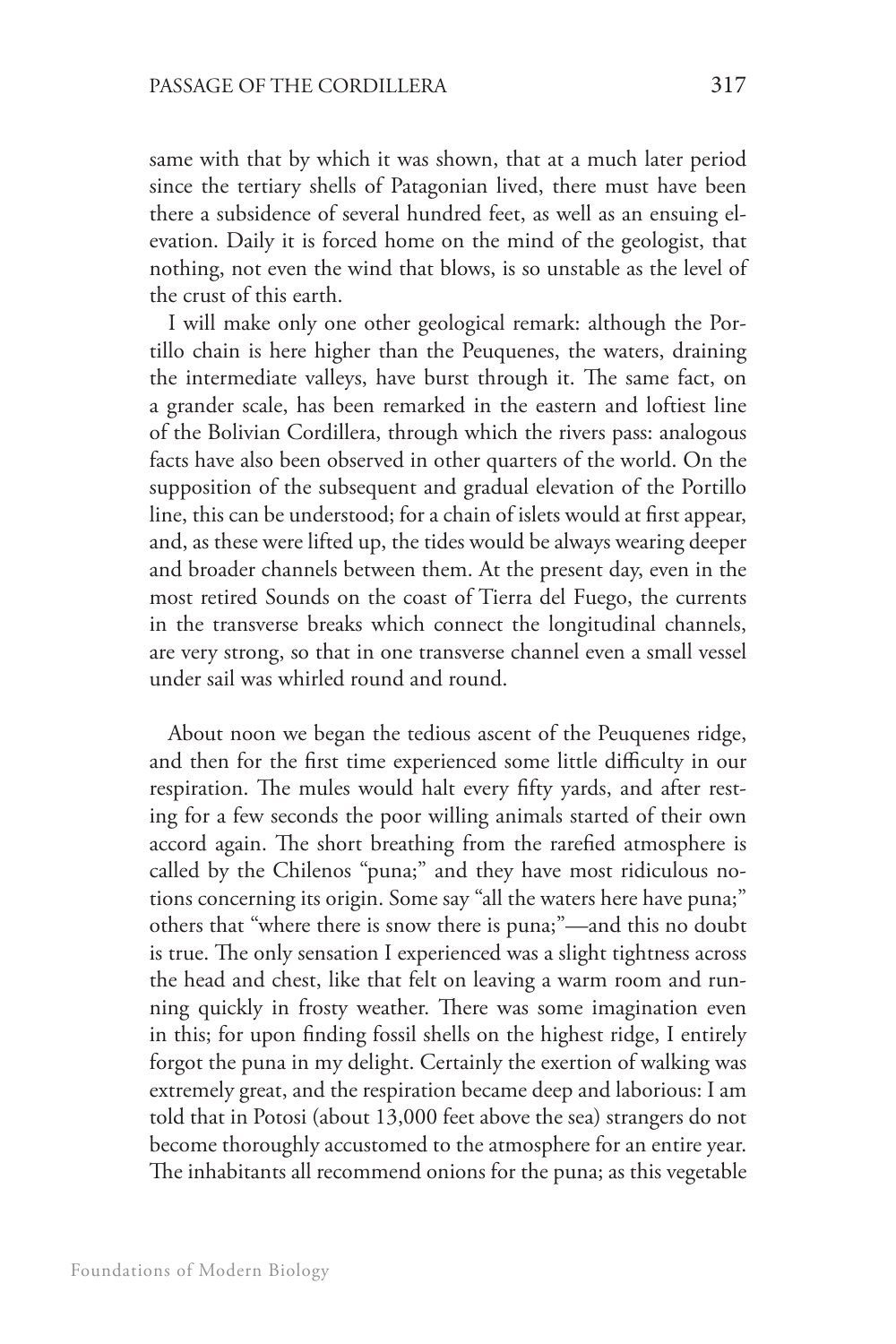has sometimes been given in Europe for pectoral complaints, it may possibly be of real service:—for my part I found nothing so good as the fossil shells!

When about halfway up we met a large party with seventy loaded mules. It was interesting to hear the wild cries of the muleteers, and to watch the long descending string of the animals; they appeared so diminutive, there being nothing but the bleak mountains with which they could be compared. When near the summit, the wind, as generally happens, was impetuous and extremely cold. On each side of the ridge we had to pass over broad bands of perpetual snow, which were now soon to be covered by a fresh layer. When we reached the crest and looked backwards, a glorious view was presented. The atmosphere resplendently clear; the sky an intense blue; the profound valleys; the wild broken forms; the heaps of ruins, piled up during the lapse of ages; the bright-coloured rocks, contrasted with the quiet mountains of snow; all these together produced a scene no one could have imagined. Neither plant nor bird, excepting a few condors wheeling around the higher pinnacles, distracted my attention from the inanimate mass. I felt glad that I was alone: it was like watching a thunderstorm, or hearing in full orchestra a chorus of the Messiah.

On several patches of the snow I found the Protococcus nivalis, or red snow, so well known from the accounts of Arctic navigators. My attention was called to it, by observing the footsteps of the mules stained a pale red, as if their hoofs had been slightly bloody. I at first thought that it was owing to dust blown from the surrounding mountains of red porphyry; for from the magnifying power of the crystals of snow, the groups of these microscopical plants appeared like coarse particles. The snow was coloured only where it had thawed very rapidly, or had been accidentally crushed. A little rubbed on paper gave it a faint rose tinge mingled with a little brick-red. I afterwards scraped some off the paper, and found that it consisted of groups of little spheres in colourless cases, each the thousandth part of an inch in diameter.

The wind on the crest of the Peuquenes, as just remarked, is generally impetuous and very cold: it is said\* to blow steadily from the westward or Pacific side. As the observations have been chiefly made

Dr. Gillies in Journ. of Nat. and Geograph. Science, Aug. 1830. This author gives the heights of the Passes.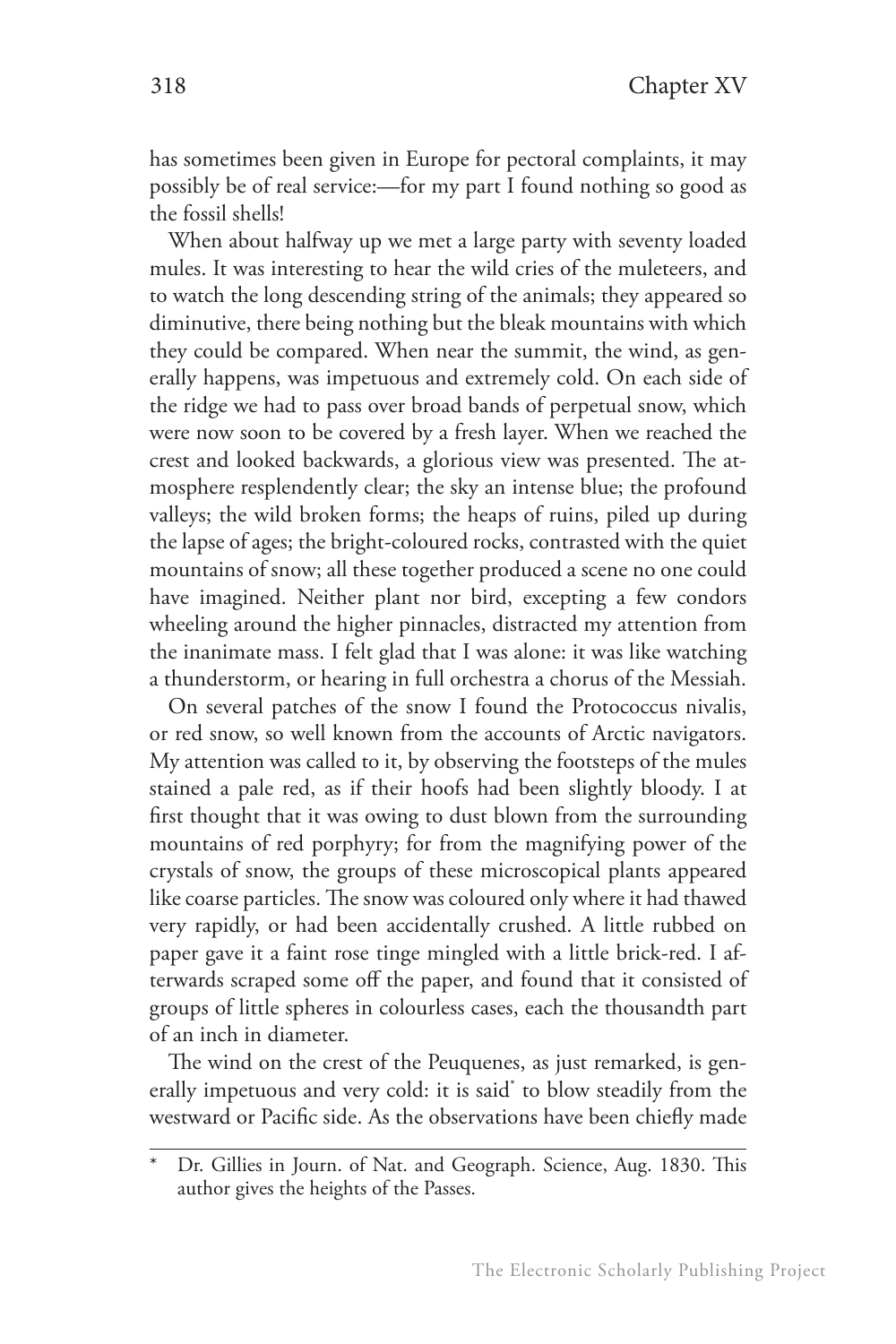in summer, this wind must be an upper and return current. The Peak of Teneriffe, with a less elevation, and situated in lat. 28°, in like manner falls within an upper return stream. At first it appears rather surprising, that the trade-wind along the northern parts of Chile and on the coast of Peru, should blow in so very southerly a direction as it does; but when we reflect that the Cordillera, running in a north and south line, intercepts, like a great wall, the entire depth of the lower atmospheric current, we can easily see that the trade-wind must be drawn northward, following the line of mountains, towards the equatorial regions, and thus lose part of that easterly movement which it otherwise would have gained from the earth's rotation. At Mendoza, on the eastern foot of the Andes, the climate is said to be subject to long calms, and to frequent though false appearances of gathering rain-storms: we may imagine that the wind, which coming from the eastward is thus banked up by the line of mountains, would become stagnant and irregular in its movements.

Having crossed the Peuquenes, we descended into a mountainous country, intermediate between the two main ranges, and then took up our quarters for the night. We were now in the republic of Mendoza. The elevation was probably not under 11,000 feet, and the vegetation in consequence exceedingly scanty. The root of a small scrubby plant served as fuel, but it made a miserable fire, and the wind was piercingly cold. Being quite tired with my day's work, I made up my bed as quickly as I could, and went to sleep. About midnight I observed the sky became suddenly clouded: I awakened the arriero to know if there was any danger of bad weather; but he said that without thunder and lightning there was no risk of a heavy snow-storm. The peril is imminent, and the difficulty of subsequent escape great, to any one overtaken by bad weather between the two ranges. A certain cave offers the only place of refuge: Mr. Caldcleugh, who crossed on this same day of the month, was detained there for some time by a heavy fall of snow. Casuchas, or houses of refuge, have not been built in this pass as in that of Uspallata, and therefore, during the autumn, the Portillo is little frequented. I may here remark that within the main Cordillera rain never falls, for during the summer the sky is cloudless, and in winter snow-storms alone occur.

At the place where we slept water necessarily boiled, from the diminished pressure of the atmosphere, at a lower temperature than it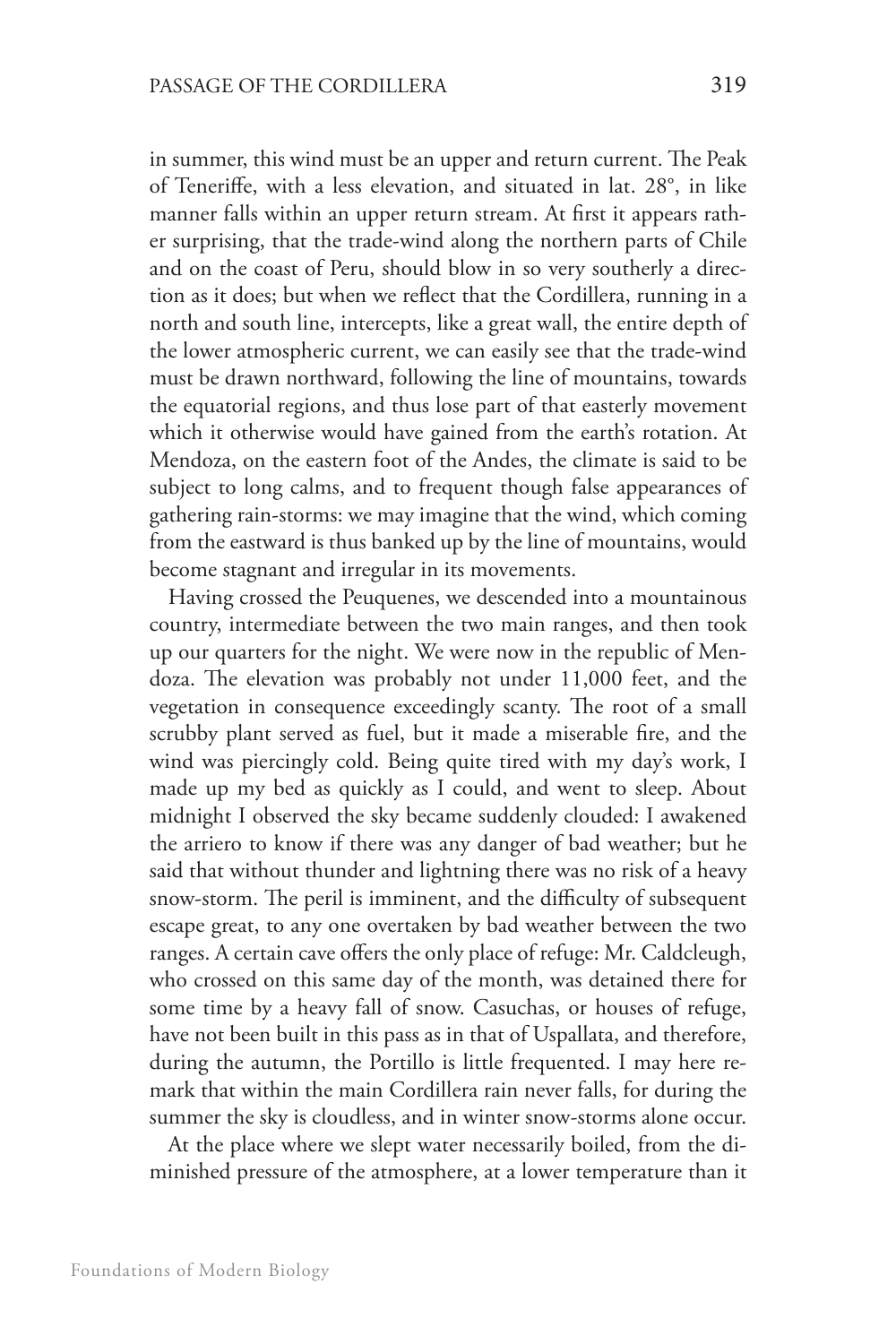does in a less lofty country; the case being the converse of that of a Papin's digester. Hence the potatoes, after remaining for some hours in the boiling water, were nearly as hard as ever. The pot was left on the fire all night, and next morning it was boiled again, but yet the potatoes were not cooked. I found out this, by overhearing my two companions discussing the cause; they had come to the simple conclusion, "that the cursed pot (which was a new one) did not choose to boil potatoes."

*March 22nd.*—After eating our potato-less breakfast, we travelled across the intermediate tract to the foot of the Portillo range. In the middle of summer cattle are brought up here to graze; but they had now all been removed: even the greater number of the guanacos had decamped, knowing well that if overtaken here by a snow-storm, they would be caught in a trap. We had a fine view of a mass of mountains called Tupungato, the whole clothed with unbroken snow, in the midst of which there was a blue patch, no doubt a glacier;—a circumstance of rare occurrence in these mountains. Now commenced a heavy and long climb, similar to that up the Peuquenes. Bold conical hills of red granite rose on each hand; in the valleys there were several broad fields of perpetual snow. These frozen masses, during the process of thawing, had in some parts been converted into pinnacles or columns,\* which, as they were high and close together, made it difficult for the cargo mules to pass. On one of these columns of ice, a frozen horse was sticking as on a pedestal, but with its hind legs straight up in the air. The animal, I suppose, must have fallen with its head downward into a hole, when the snow was continuous, and afterwards the surrounding parts must have been removed by the thaw.

When nearly on the crest of the Portillo, we were enveloped in a falling cloud of minute frozen spicula. This was very unfortunate, as it continued the whole day, and quite intercepted our view. The

This structure in frozen snow was long since observed by Scoresby in the icebergs near Spitzbergen, and lately, with more care, by Colonel Jackson (Journ. of Geograph. Soc., vol. v. p. 12) on the Neva. Mr. Lyell (Principles, vol. iv. p. 360) has compared the fissures, by which the columnar structure seems to be determined, to the joints that traverse nearly all rocks, but which are best seen in the non-stratified masses. I may observe, that in the case of the frozen snow, the columnar structure must be owing to a "metamorphic" action, and not to a process during *deposition*.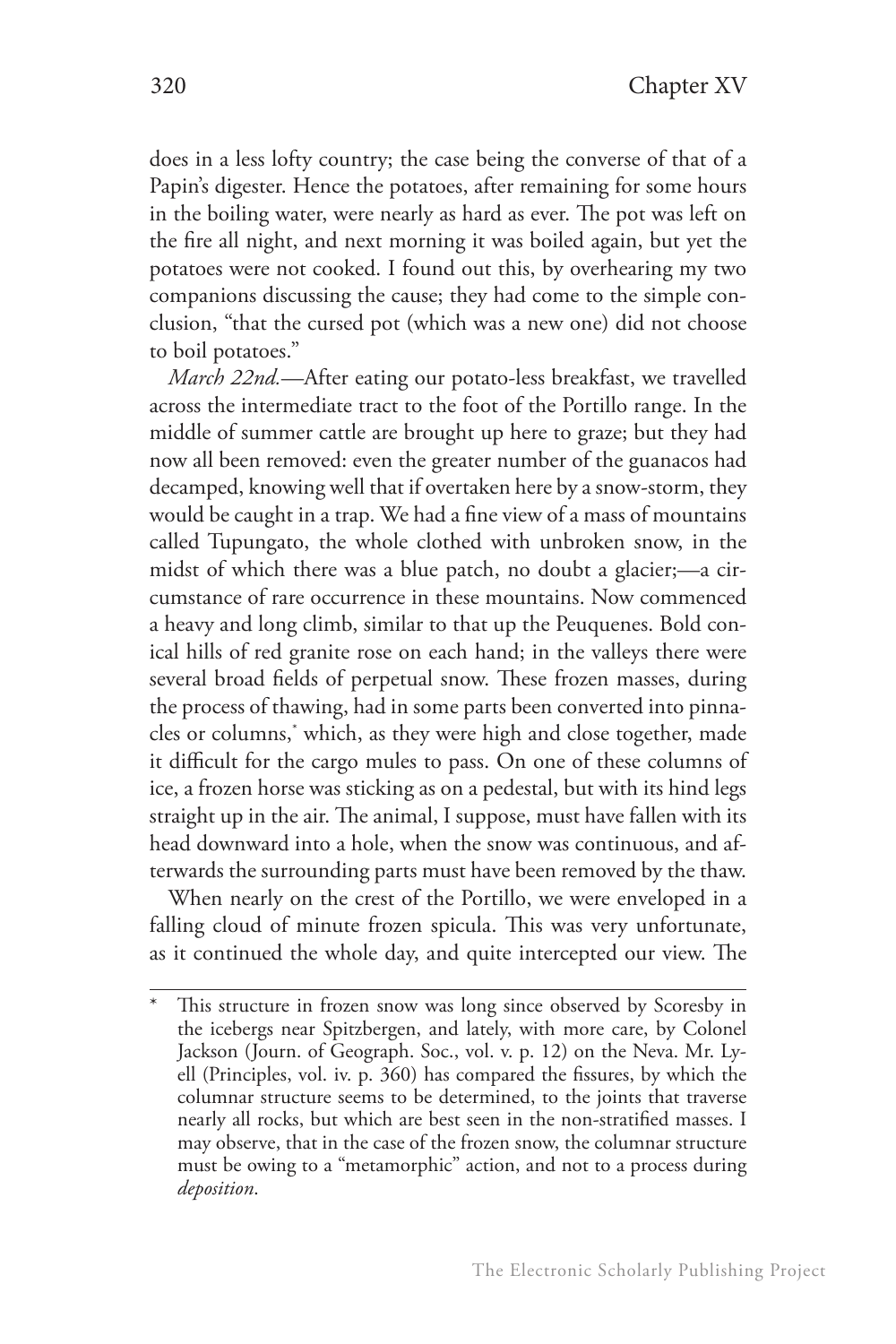pass takes its name of Portillo, from a narrow cleft or doorway on the highest ridge, through which the road passes. From this point, on a clear day, those vast plains which uninterruptedly extend to the Atlantic Ocean, can be seen. We descended to the upper limit of vegetation, and found good quarters for the night under the shelter of some large fragments of rock. We met here some passengers, who made anxious inquiries about the state of the road. Shortly after it was dark the clouds suddenly cleared away, and the effect was quite magical. The great mountains, bright with the full moon, seemed impending over us on all sides, as over a deep crevice: one morning, very early, I witnessed the same striking effect. As soon as the clouds were dispersed it froze severely; but as there was no wind, we slept very comfortably.

The increased brilliancy of the moon and stars at this elevation, owing to the perfect transparency of the atmosphere, was very remarkable. Travellers having observed the difficulty of judging heights and distances amidst lofty mountains, have generally attributed it to the absence of objects of comparison. It appears to me, that it is fully as much owing to the transparency of the air confounding objects at different distances, and likewise partly to the novelty of an unusual degree of fatigue arising from a little exertion,—habit being thus opposed to the evidence of the senses. I am sure that this extreme clearness of the air gives a peculiar character to the landscape, all objects appearing to be brought nearly into one plane, as in a drawing or panorama. The transparency is, I presume, owing to the equable and high state of atmospheric dryness. This dryness was shown by the manner in which woodwork shrank (as I soon found by the trouble my geological hammer gave me); by articles of food, such as bread and sugar, becoming extremely hard; and by the preservation of the skin and parts of the flesh of the beasts, which had perished on the road. To the same cause we must attribute the singular facility with which electricity is excited. My flannel-waistcoat, when rubbed in the dark, appeared as if it had been washed with phosphorus;—every hair on a dog's back crackled;—even the linen sheets, and leathern straps of the saddle, when handled, emitted sparks.

*March 23rd.*—The descent on the eastern side of the Cordillera, is much shorter or steeper than on the Pacific side; in other words, the mountains rise more abruptly from the plains than from the al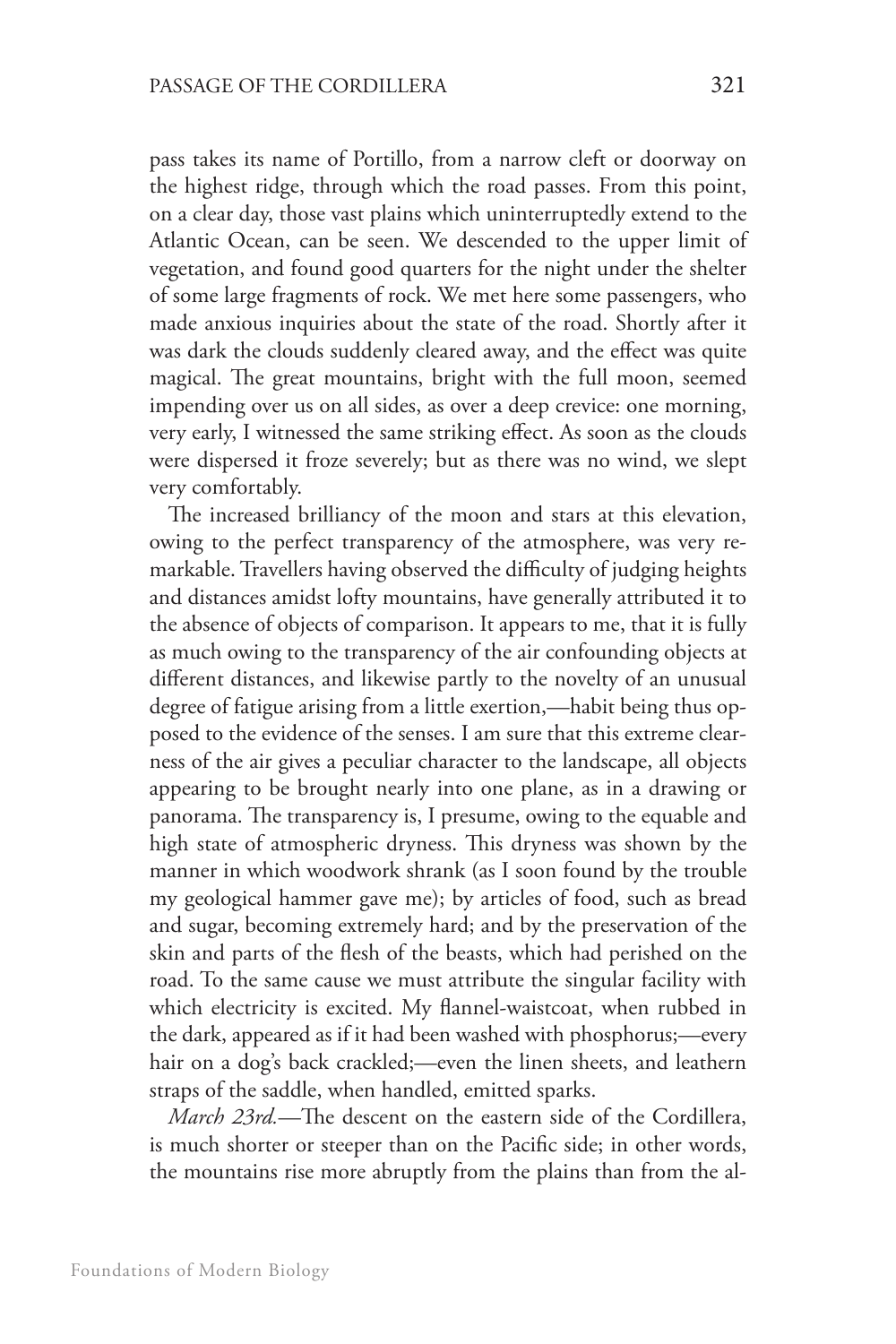pine country of Chile. A level and brilliantly white sea of clouds was stretched out beneath our feet, shutting out the view of the equally level Pampas. We soon entered the band of clouds, and did not again emerge from it that day. About noon, finding pasture for the animals and bushes for firewood at Los Arenales, we stopped for the night. This was near the uppermost limit of bushes, and the elevation, I suppose, was between seven and eight thousand feet.

I was much struck with the marked difference between the vegetation of these eastern valleys and those on the Chilian side: yet the climate, as well as the kind of soil, is nearly the same, and the difference of longitude very trifling. The same remark holds good with the quadrupeds, and in a lesser degree with the birds and insects. I may instance the mice, of which I obtained thirteen species on the shores of the Atlantic, and five on the Pacific, and not one of them is identical. We must except all those species, which habitually or occasionally frequent elevated mountains; and certain birds, which range as far south as the Strait of Magellan. This fact is in perfect accordance with the geological history of the Andes; for these mountains have existed as a great barrier, since the present races of animals have appeared; and therefore, unless we suppose the same species to have been created in two different places, we ought not to expect any closer similarity between the organic beings on the opposite sides of the Andes, than on the opposite shores of the ocean. In both cases, we must leave out of the question those kinds which have been able to cross the barrier, whether of solid rock or saltwater.\*

A great number of the plants and animals were absolutely the same as, or most closely allied to those of Patagonia. We here have the agouti, bizcacha, three species of armadillo, the ostrich, certain kinds of partridges and other birds, none of which are ever seen in Chile, but are the characteristic animals of the desert plains of Patagonia. We have likewise many of the same (to the eyes of a person who is not a botanist) thorny stunted bushes, withered grass, and dwarf plants. Even the black slowly-crawling beetles are closely similar, and

This is merely an illustration of the admirable laws, first laid down by Mr. Lyell, on the geographical distribution of animals, as influenced by geological changes. The whole reasoning, of course, is founded on the assumption of the immutability of species; otherwise the difference in the species in the two regions, might be considered as superinduced during a length of time.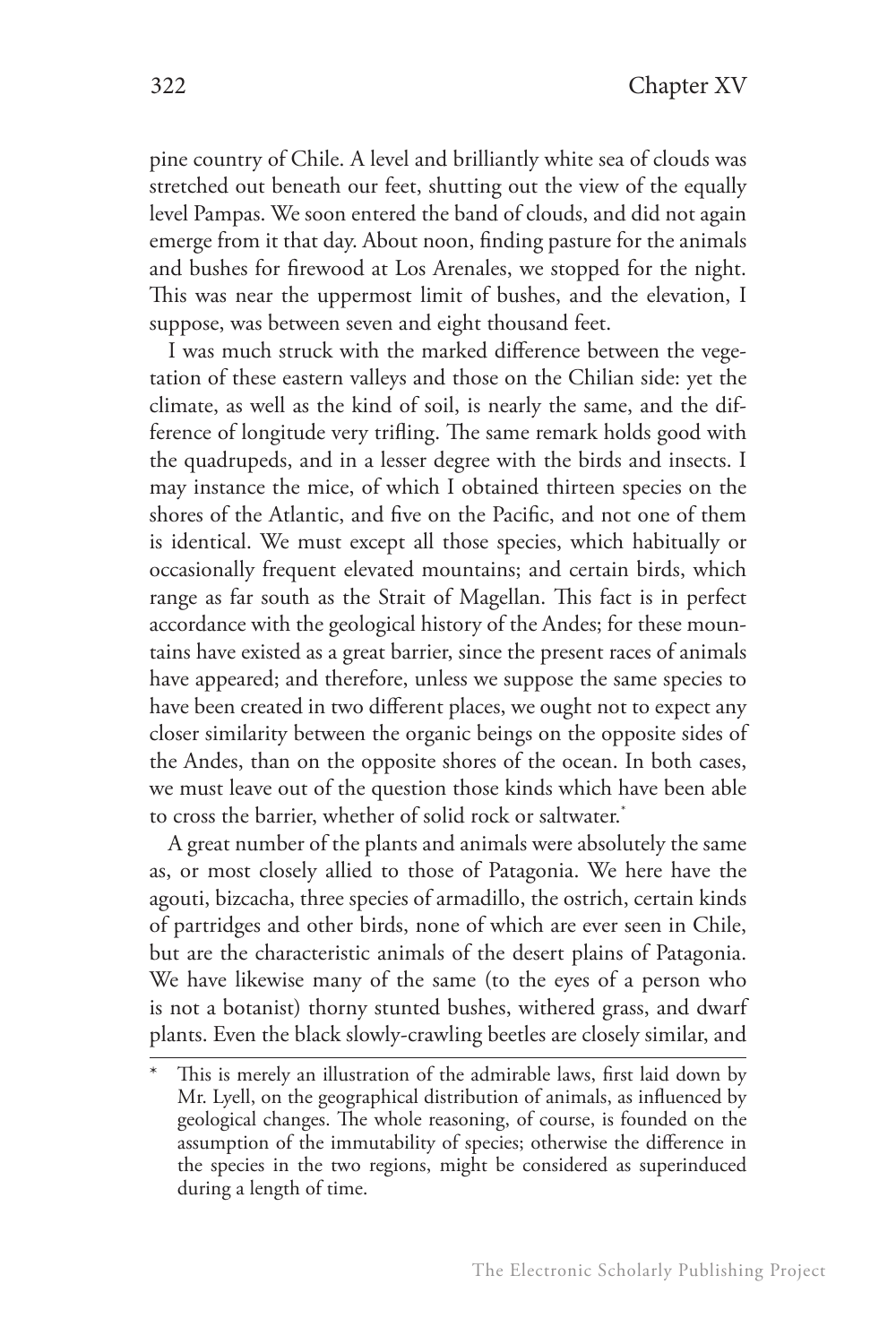some, I believe, on rigorous examination, absolutely identical. It had always been to me a subject of regret, that we were unavoidably compelled to give up the ascent of the S. Cruz river, before reaching the mountains: I always had a latent hope of meeting with some great change in the features of the country; but I now feel sure, that it would only have been following the plains of Patagonia up a mountainous ascent.

*March 24th.*—Early in the morning I climbed up a mountain on one side of the valley, and enjoyed a far extended view over the Pampas. This was a spectacle to which I had always looked forward with interest, but I was disappointed: at the first glance it much resembled a distant view of the ocean, but in the northern parts many irregularities were soon distinguishable. The most striking feature consisted in the rivers, which, facing the rising sun, glittered like silver threads, till lost in the immensity of the distance. At midday we descended the valley, and reached a hovel, where an officer and three soldiers were posted to examine passports. One of these men was a thoroughbred Pampas Indian: he was kept much for the same purpose as a bloodhound, to track out any person who might pass by secretly, either on foot or horseback. Some years ago, a passenger endeavoured to escape detection, by making a long circuit over a neighbouring mountain; but this Indian, having by chance crossed his track, followed it for the whole day over dry and very stony hills, till at last he came on his prey hidden in a gully. We here heard that the silvery clouds, which we had admired from the bright region above, had poured down torrents of rain. The valley from this point gradually opened, and the hills became mere water-worn hillocks compared to the giants behind: it then expanded into a gently-sloping plain of shingle, covered with low trees and bushes. This talus, although appearing narrow, must be nearly ten miles wide before it blends into the apparently dead level Pampas. We passed the only house in this neighbourhood, the Estancia of Chaquaio; and at sunset we pulled up in the first snug corner, and there bivouacked.

*March 25th*.—I was reminded of the Pampas of Buenos Ayres, by seeing the disk of the rising sun, intersected by an horizon, level as that of the ocean. During the night a heavy dew fell, a circumstance which we did not experience within the Cordillera. The road proceeded for some distance due east across a low swamp; then meeting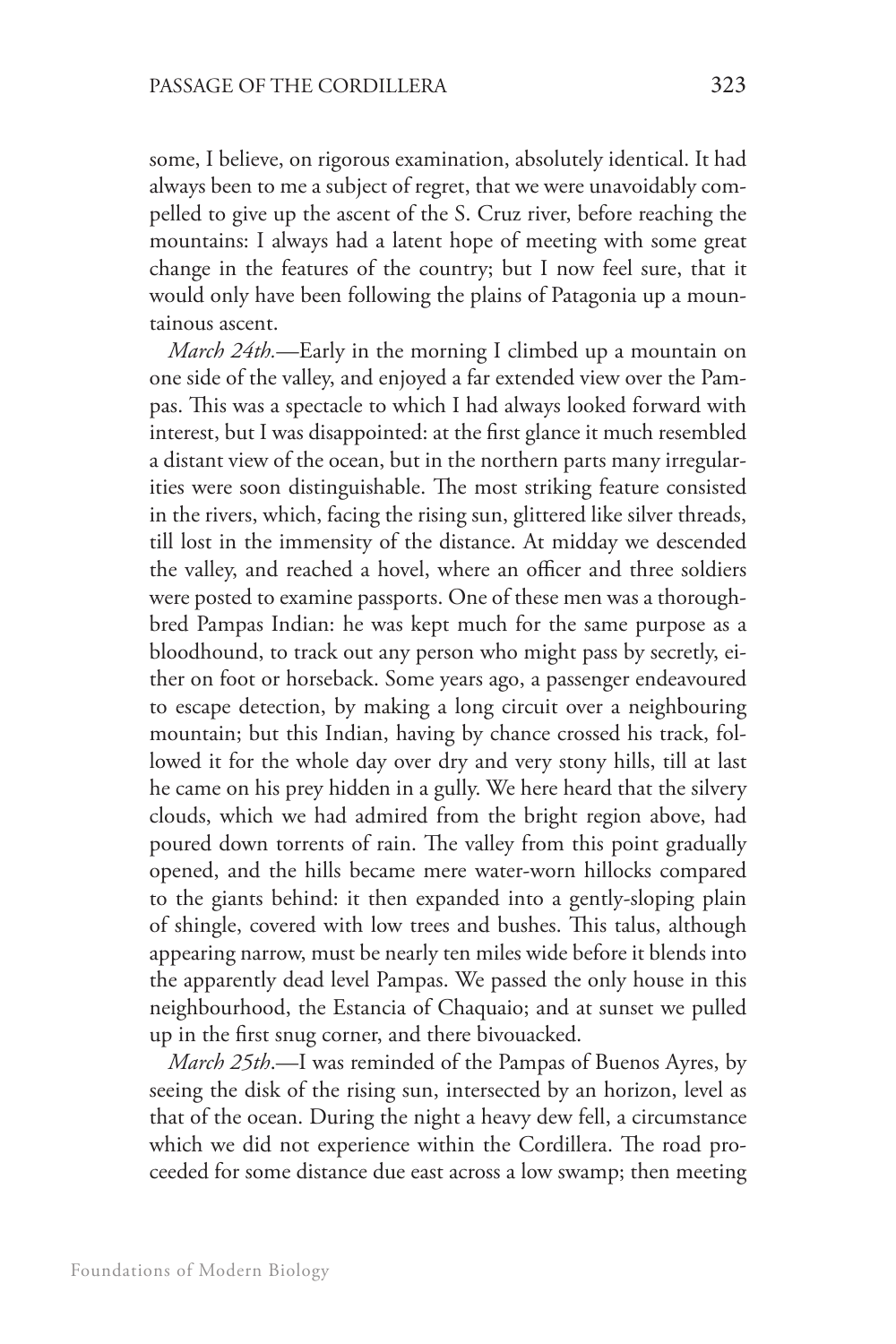the dry plain, it turned to the north towards Mendoza. The distance is two very long days' journey. Our first day's journey was called fourteen leagues to Estacado, and the second seventeen to Luxan, near Mendoza. The whole distance is over a level desert plain, with not more than two or three houses. The sun was exceedingly powerful, and the ride devoid of all interest. There is very little water in this "traversia," and in our second day's journey we found only one little pool. Little water flows from the mountains, and it soon becomes absorbed by the dry and porous soil; so that, although we travelled at the distance of only ten or fifteen miles from the outer range of the Cordillera, we did not cross a single stream. In many parts the ground was incrusted with a saline efflorescence; hence we had the same salt-loving plants, which are common near Bahia Blanca. The landscape has a uniform character from the Strait of Magellan, along the whole eastern coast of Patagonia, to the Rio Colorado; and it appears that the same kind of country extends inland from this river, in a sweeping line as far as San Luis, and perhaps even further north. To the eastward of this curved line, lies the basin of the comparatively damp and green plains of Buenos Ayres. The sterile plains of Mendoza and Patagonia consist of a bed of shingle, worn smooth and accumulated by the waves of the sea; while the Pampas, covered by thistles, clover, and grass, have been formed by the ancient estuary mud of the Plata.

After our two days' tedious journey, it was refreshing to see in the distance the rows of poplars and willows growing round the village and river of Luxan. Shortly before we arrived at this place, we observed to the south a ragged cloud of a dark reddish-brown colour. At first we thought that it was smoke from some great fire on the plains; but we soon found that it was a swarm of locusts. They were flying northward; and with the aid of a light breeze, they overtook us at a rate of ten or fifteen miles an hour. The main body filled the air from a height of twenty feet, to that, as it appeared, of two or three thousand above the ground; "and the sound of their wings was as the sound of chariots of many horses running to battle:" or rather, I should say, like a strong breeze passing through the rigging of a ship. The sky, seen through the advanced guard, appeared like a mezzotinto engraving, but the main body was impervious to sight; they were not, however, so thick together, but that they could escape a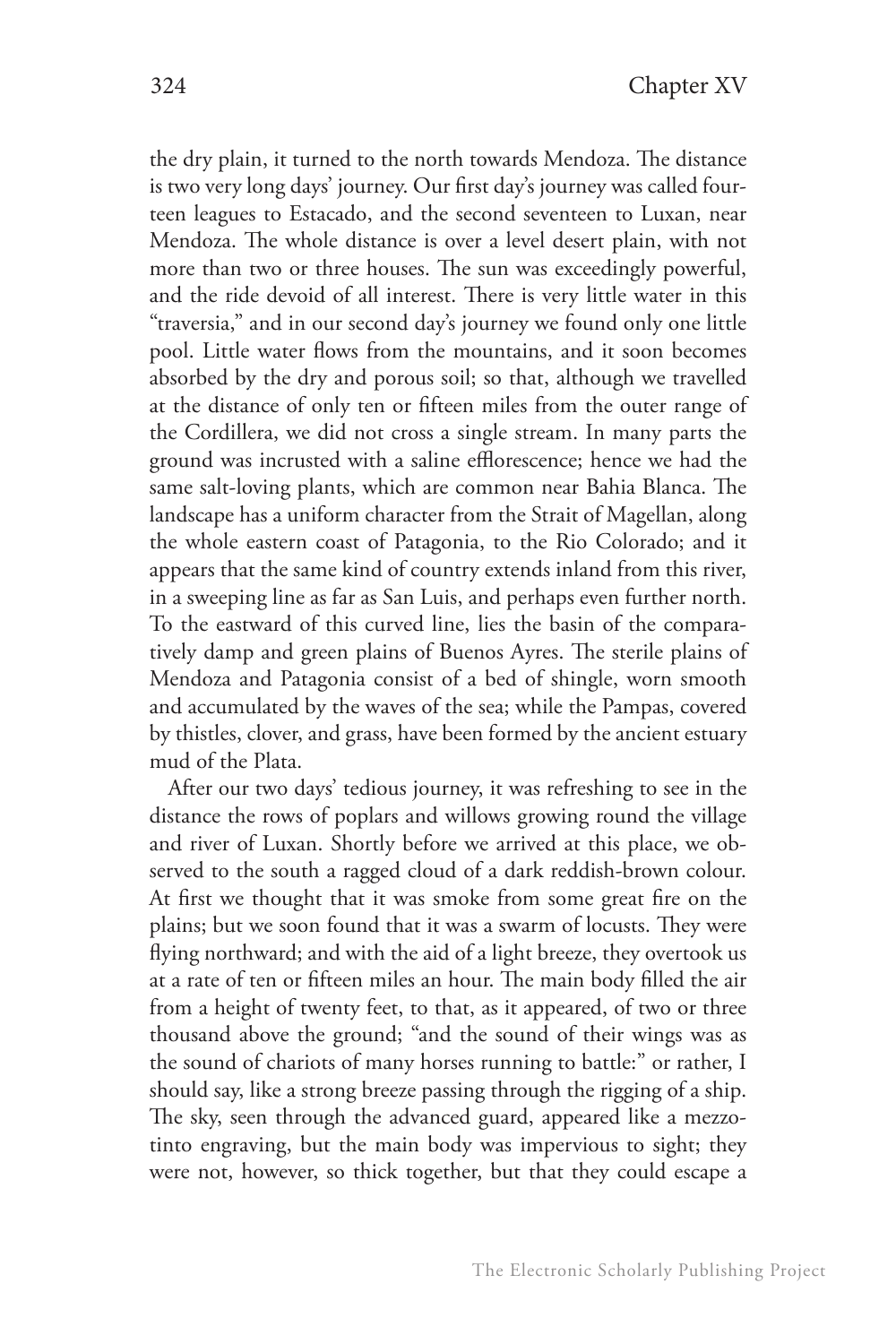stick waved backwards and forwards. When they alighted, they were more numerous than the leaves in the field, and the surface became reddish instead of being green: the swarm having once alighted, the individuals flew from side to side in all directions. Locusts are not an uncommon pest in this country: already during this season, several smaller swarms had come up from the south, where, as apparently in all other parts of the world, they are bred in the deserts. The poor cottagers in vain attempted by lighting fires, by shouts, and by waving branches to avert the attack. This species of locust closely resembles, and perhaps is identical with the famous Gryllus migratorius of the East.

We crossed the Luxan, which is a river of considerable size, though its course towards the sea-coast is very imperfectly known: it is even doubtful whether, in passing over the plains, it is not evaporated and lost. We slept in the village of Luxan, which is a small place surrounded by gardens, and forms the most southern cultivated district in the Province of Mendoza; it is five leagues south of the capital. At night I experienced an attack (for it deserves no less a name) of the *Benchuca*, a species of Reduvius, the great black bug of the Pampas. It is most disgusting to feel soft wingless insects, about an inch long, crawling over one's body. Before sucking they are quite thin, but afterwards they become round and bloated with blood, and in this state are easily crushed. One which I caught at Iquique, (for they are found in Chile and Peru,) was very empty. When placed on a table, and though surrounded by people, if a finger was presented, the bold insect would immediately protrude its sucker, make a charge, and if allowed, draw blood. No pain was caused by the wound. It was curious to watch its body during the act of sucking, as in less than ten minutes it changed from being as flat as a wafer to a globular form. This one feast, for which the benchuca was indebted to one of the officers, kept it fat during four whole months; but, after the first fortnight, it was quite ready to have another suck.

*March 27th*.—We rode on to Mendoza. The country was beautifully cultivated, and resembled Chile. This neighbourhood is celebrated for its fruit; and certainly nothing could appear more flourishing than the vineyards and the orchards of figs, peaches, and olives. We bought water-melons nearly twice as large as a man's head, most deliciously cool and well-flavoured, for a halfpenny apiece; and for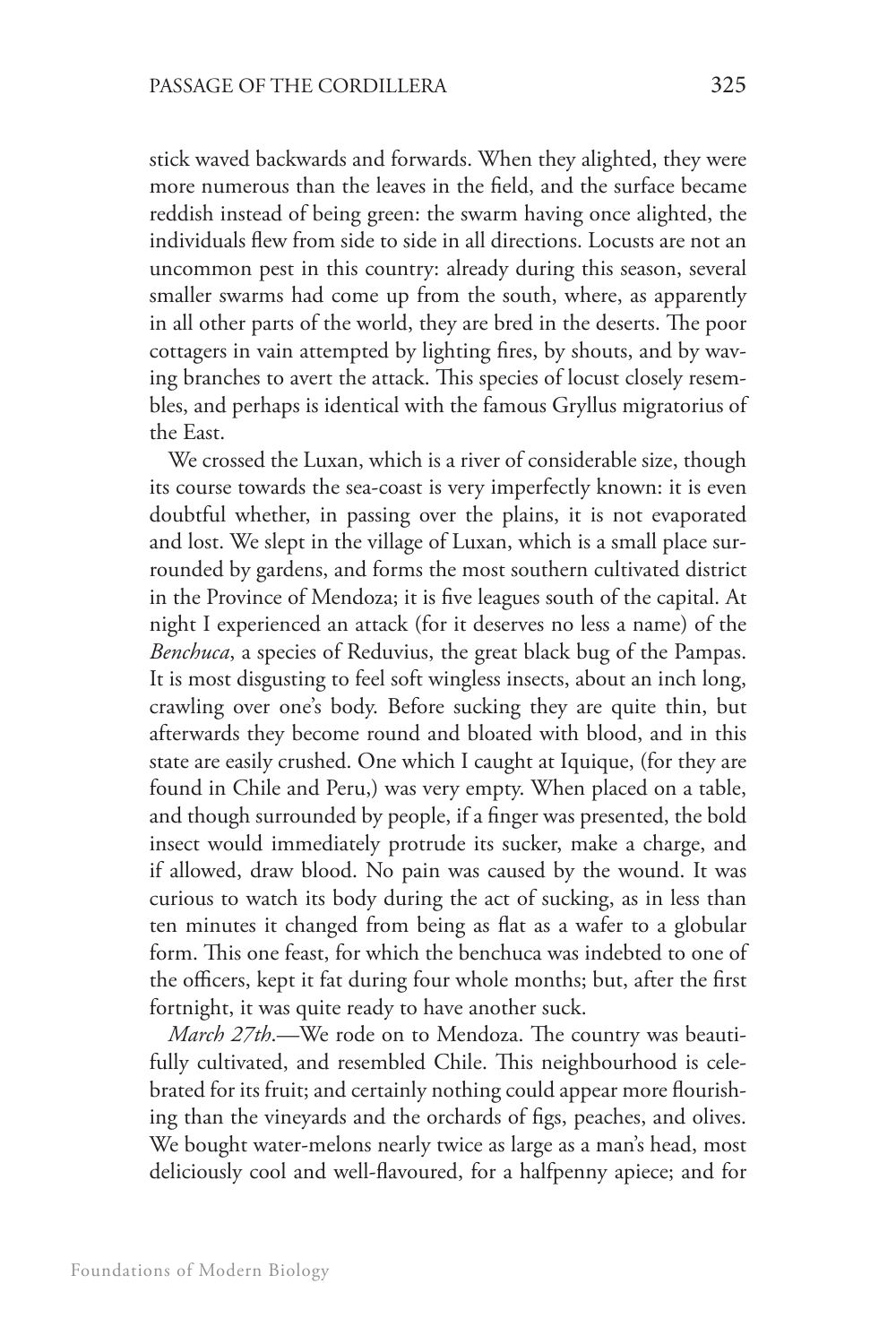the value of threepence, half a wheelbarrowful of peaches. The cultivated and enclosed part of this province is very small; there is little more than that which we passed through between Luxan and the Capital. The land, as in Chile, owes its fertility entirely to artificial irrigation; and it is really wonderful to observe how extraordinarily productive a barren traversia is thus rendered.

We stayed the ensuing day in Mendoza. The prosperity of the place has much declined of late years. The inhabitants say "it is good to live in, but very bad to grow rich in." The lower orders have the lounging, reckless manners of the Gauchos of the Pampas; and their dress, riding-gear, and habits of life, are nearly the same. To my mind the town had a stupid, forlorn aspect. Neither the boasted alameda, nor the scenery, is at all comparable with that of Santiago; but to those who, coming from Buenos Ayres, have just crossed the unvaried Pampas, the gardens and orchards must appear delightful. Sir F. Head, speaking of the inhabitants, says, "They eat their dinners, and it is so very hot, they go to sleep—and could they do better?" I quite agree with Sir F. Head: the happy doom of the Mendozinos is to eat, sleep, and be idle.

*March 29th*.—We set out on our return to Chile, by the Uspallata pass situated north of Mendoza. We had to cross a long and most sterile traversia of fifteen leagues. The soil in parts was absolutely bare, in others covered by numberless dwarf cacti, armed with formidable spines, and called by the inhabitants "little lions." There were, also, a few low bushes. Although the plain is nearly three thousand feet above the sea, the sun was very powerful; and the heat, as well as the clouds of impalpable dust, rendered the travelling extremely irksome. Our course during the day lay nearly parallel to the Cordillera, but gradually approaching them. Before sunset we entered one of the wide valleys, or rather bays, which open on the plain: this soon narrowed into a ravine, where a little higher up the house of Villa Vicencio is situated. As we had ridden all day without a drop of water, both our mules and selves were very thirsty, and we looked out anxiously for the stream which flows down this valley. It was curious to observe how gradually the water made its appearance: on the plain the course was quite dry; by degrees it became a little damper;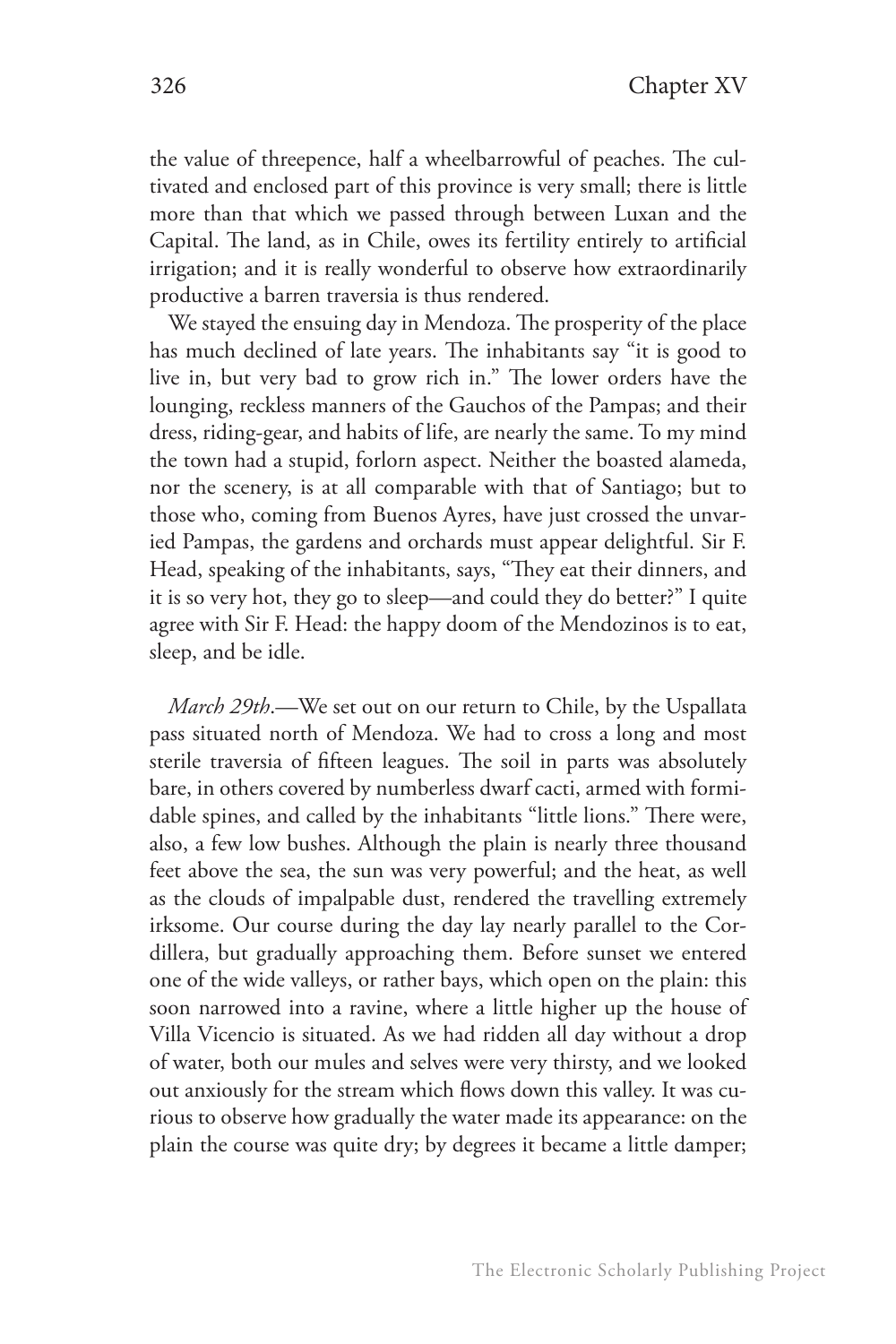then puddles of water appeared; these soon became connected; and at Villa Vicencio there was a nice little rivulet.

*30th*.—The solitary hovel which bears the imposing name of Villa Vicencio, has been mentioned by every traveller who has crossed the Andes. I stayed here and at some neighbouring mines during the two succeeding days. The geology of the surrounding country is very curious. The Uspallata range is separated from the main Cordillera by a long narrow plain or basin, like those so often mentioned in Chile, but higher, being six thousand feet above the sea. This range has nearly the same geographical position with respect to the Cordillera, which the gigantic Portillo line has, but it is of a totally different origin: it consists of various kinds of submarine lava, alternating with volcanic sandstones and other remarkable sedimentary deposits; the whole having a very close resemblance to some of the tertiary beds on the shores of the Pacific. From this resemblance I expected to find silicified wood, which is generally characteristic of those formations. I was gratified in a very extraordinary manner. In the central part of the range, at an elevation of about seven thousand feet, I observed on a bare slope some snow-white projecting columns. These were petrified trees, eleven being silicified, and from thirty to forty converted into coarsely-crystallized white calcareous spar. They were abruptly broken off, the upright stumps projecting a few feet above the ground. The trunks measured from three to five feet each in circumference. They stood a little way apart from each other, but the whole formed one group. Mr. Robert Brown has been kind enough to examine the wood: he says it belongs to the fir tribe, partaking of the character of the Araucarian family, but with some curious points of affinity with the yew. The volcanic sandstone in which the trees were embedded, and from the lower part of which they must have sprung, had accumulated in successive thin layers around their trunks; and the stone yet retained the impression of the bark.

It required little geological practice to interpret the marvellous story which this scene at once unfolded; though I confess I was at first so much astonished, that I could scarcely believe the plainest evidence. I saw the spot where a cluster of fine trees once waved their branches on the shores of the Atlantic, when that ocean (now driven back 700 miles) came to the foot of the Andes. I saw that they had sprung from a volcanic soil which had been raised above the level of the sea, and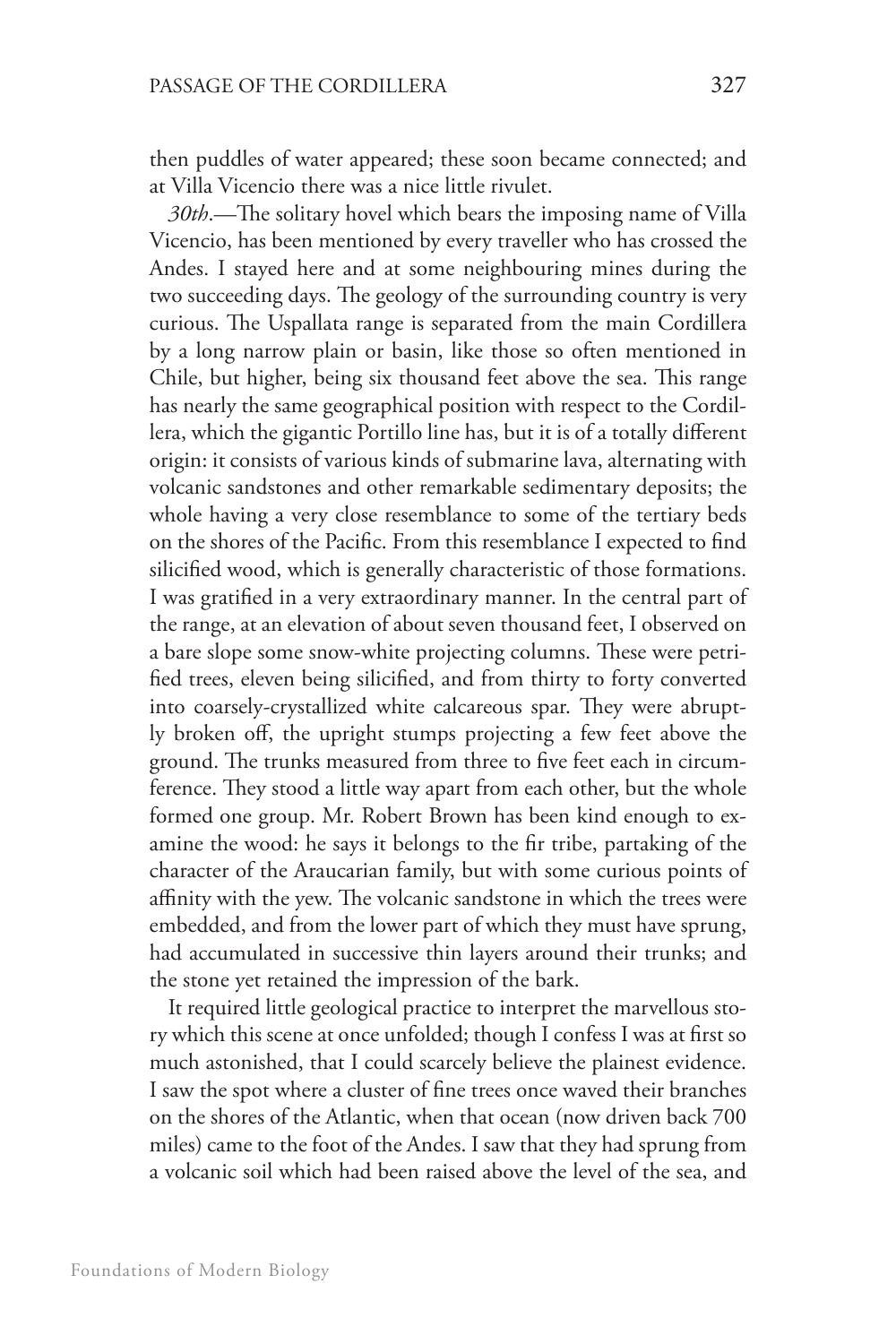that subsequently this dry land, with its upright trees, had been let down into the depths of the ocean. In these depths, the formerly dry land was covered by sedimentary beds, and these again by enormous streams of submarine lava—one such mass attaining the thickness of a thousand feet; and these deluges of molten stone and aqueous deposits five times alternately had been spread out. The ocean which received such thick masses, must have been profoundly deep; but again the subterranean forces exerted themselves, and I now beheld the bed of that ocean, forming a chain of mountains more than seven thousand feet in height. Nor had those antagonist forces been dormant, which are always at work wearing down the surface of the land: the great piles of strata had been intersected by many wide valleys, and the trees, now changed into silex, were exposed projecting from the volcanic soil, now changed into rock, whence formerly, in a green and budding state, they had raised their lofty heads. Now, all is utterly irreclaimable and desert; even the lichen cannot adhere to the stony casts of former trees. Vast, and scarcely comprehensible as such changes must ever appear, yet they have all occurred within a period, recent when compared with the history of the Cordillera; and the Cordillera itself is absolutely modern as compared with many of the fossiliferous strata of Europe and America.

*April 1st.*—We crossed the Uspallata range, and at night slept at the custom-house—the only inhabited spot on the plain. Shortly before leaving the mountains, there was a very extraordinary view; red, purple, green, and quite white sedimentary rocks, alternating with black lavas, were broken up and thrown into all kinds of disorder by masses of porphyry of every shade of colour, from dark brown to the brightest lilac. It was the first view I ever saw, which really resembled those pretty sections which geologists make of the inside of the earth.

The next day we crossed the plain, and followed the course of the same great mountain stream which flows by Luxan. Here it was a furious torrent, quite impassable, and appeared larger than in the low country, as was the case with the rivulet of Villa Vicencio. On the evening of the succeeding day, we reached the Rio de las Vacas, which is considered the worst stream in the Cordillera to cross. As all these rivers have a rapid and short course, and are formed by the melting of the snow, the hour of the day makes a considerable difference in their volume. In the evening the stream is muddy and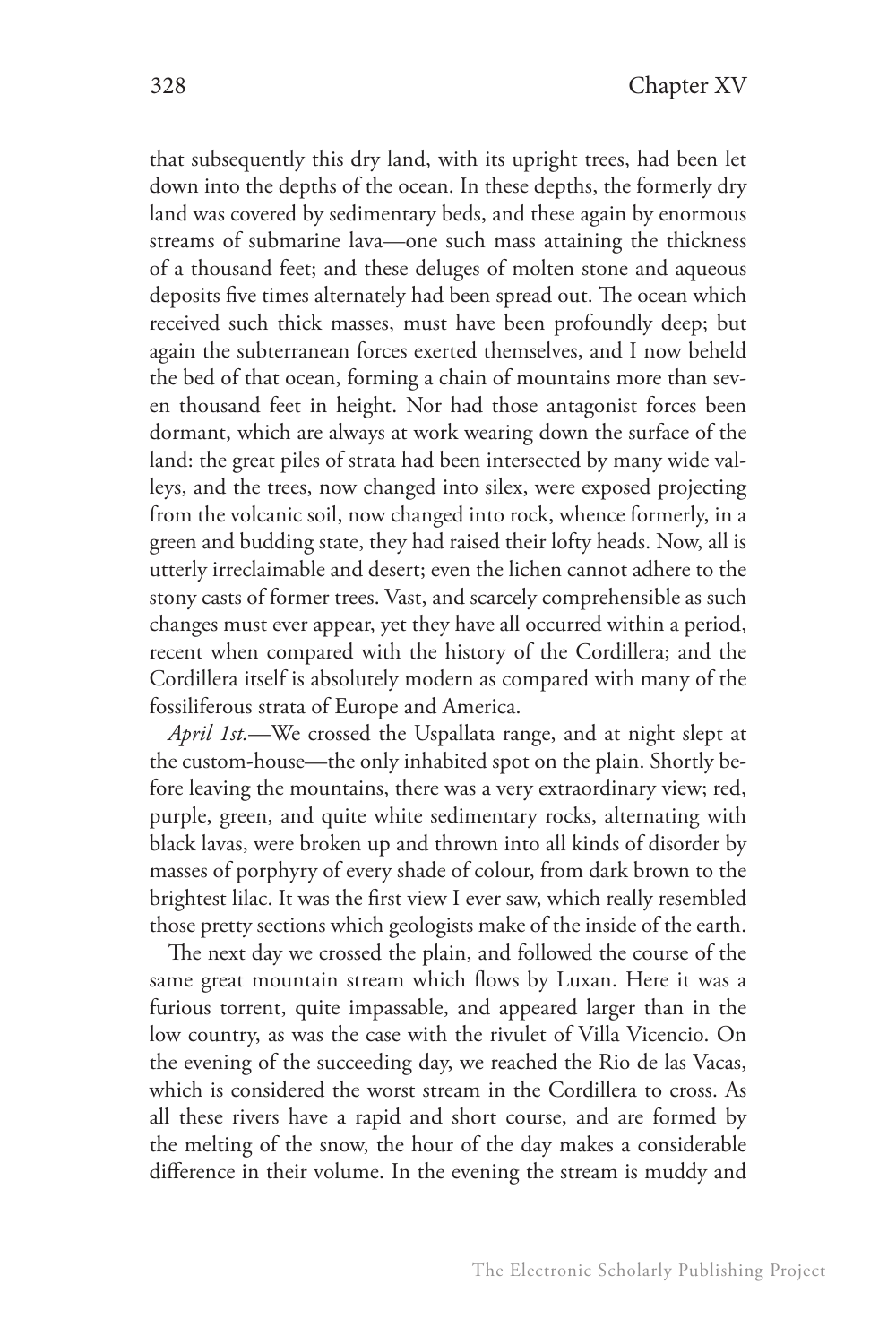full, but about daybreak it becomes clearer and much less impetuous. This we found to be the case with the Rio Vacas, and in the morning we crossed it with little difficulty.

The scenery thus far was very uninteresting, compared with that of the Portillo pass. Little can be seen beyond the bare walls of the one grand, flat-bottomed valley, which the road follows up to the highest crest. The valley and the huge rocky mountains are extremely barren: during the two previous nights the poor mules had absolutely nothing to eat, for excepting a few low resinous bushes, scarcely a plant can be seen. In the course of this day we crossed some of the worst passes in the Cordillera, but their danger has been much exaggerated. I was told that if I attempted to pass on foot, my head would turn giddy, and that there was no room to dismount; but I did not see a place where any one might not have walked over backwards, or got off his mule on either side. One of the bad passes, called *las Animas*  (the Souls), I had crossed, and did not find out till a day afterwards, that it was one of the awful dangers. No doubt there are many parts in which, if the mule should stumble, the rider would be hurled down a great precipice; but of this there is little chance. I dare say, in the spring, the "laderas," or roads, which each year are formed anew across the piles of fallen detritus, are very bad; but from what I saw, I suspect the real danger is nothing. With cargo-mules the case is rather different, for the loads project so far, that the animals, occasionally running against each other, or against a point of rock, lose their balance, and are thrown down the precipices. In crossing the rivers I can well believe that the difficulty may be very great: at this season there was little trouble, but in the summer they must be very hazardous. I can quite imagine, as Sir F. Head describes, the different expressions of those who *have* passed the gulf, and those who *are*  passing. I never heard of any man being drowned, but with loaded mules it frequently happens. The arriero tells you to show your mule the best line, and then allow her to cross as she likes: the cargo-mule takes a bad line, and is often lost.

*April 4th*.—From the Rio de las Vacas to the Puente del Incas, half a day's journey. As there was pasture for the mules, and geology for me, we bivouacked here for the night. When one hears of a natural Bridge, one pictures to oneself some deep and narrow ravine, across which a bold mass of rock has fallen; or a great arch hollowed out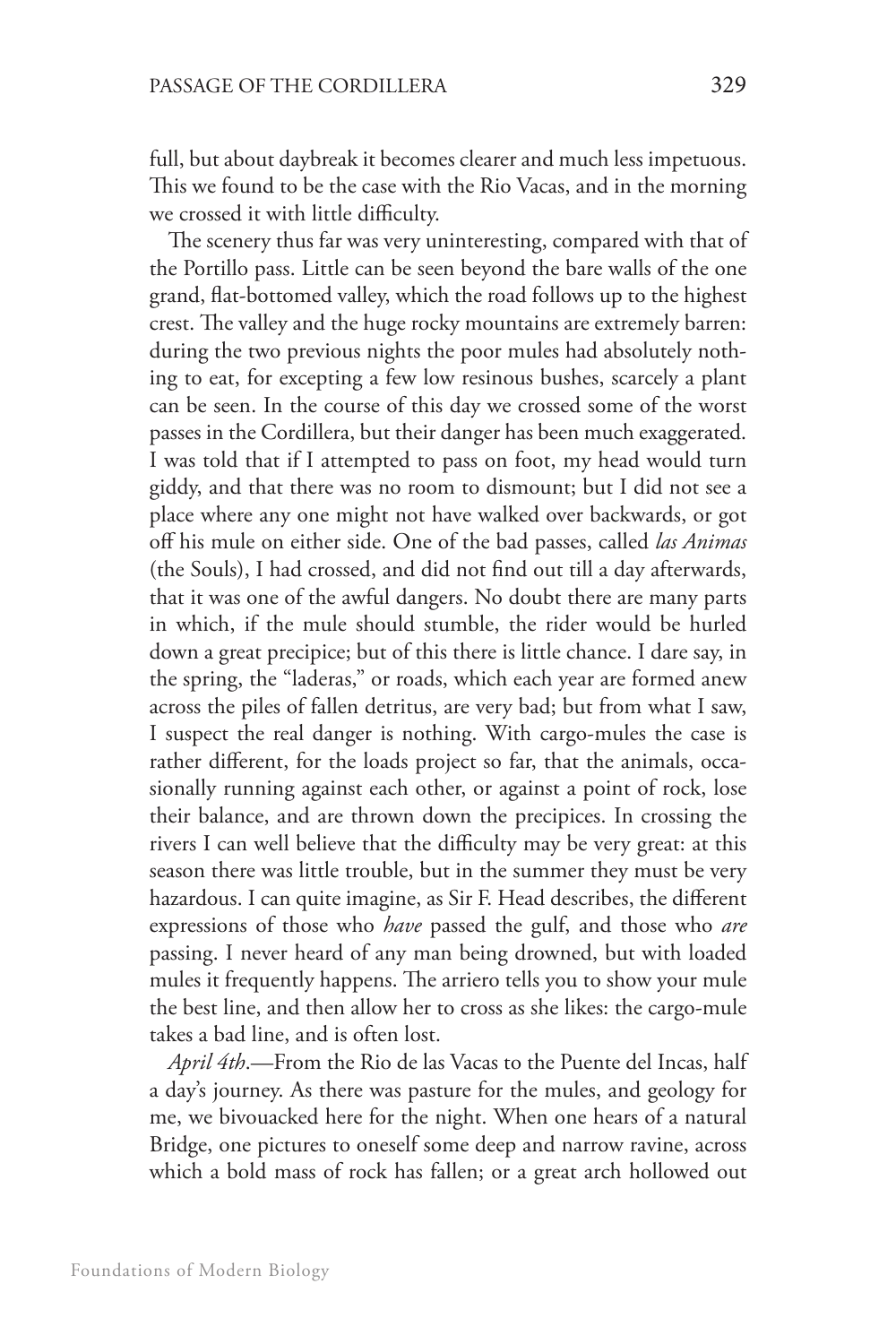like the vault of a cavern. Instead of this, the Incas Bridge consists of a crust of stratified shingle, cemented together by the deposits of the neighbouring hot springs. It appears, as if the stream had scooped out a channel on one side, leaving an overhanging ledge, which was met by earth and stones falling down from the opposite cliff. Certainly an oblique junction, as would happen in such a case, was very distinct on one side. The Bridge of the Incas is by no means worthy of the great monarchs whose name it bears.

*5th*.—We had a long day's ride across the central ridge, from the Incas Bridge to the Ojos del Agua, which are situated near the lowest *casucha* on the Chilian side. These casuchas are round little towers, with steps outside to reach the floor, which is raised some feet above the ground on account of the snow-drifts. They are eight in number, and under the Spanish government were kept during the winter well stored with food and charcoal, and each courier had a master-key. Now they only answer the purpose of caves, or rather dungeons. Seated on some little eminence, they are not, however, ill suited to the surrounding scene of desolation. The zigzag ascent of the Cumbre, or the partition of the waters, was very steep and tedious; its height, according to Mr. Pentland, is 12,454 feet. The road did not pass over any perpetual snow, although there were patches of it on both hands. The wind on the summit was exceedingly cold, but it was impossible not to stop for a few minutes to admire, again and again, the colour of the heavens, and the brilliant transparency of the atmosphere. The scenery was grand: to the westward there was a fine chaos of mountains, divided by profound ravines. Some snow generally falls before this period of the season, and it has even happened that the Cordillera have been finally closed by this time. But we were most fortunate. The sky, by night and by day, was cloudless, excepting a few round little masses of vapour, that floated over the highest pinnacles. I have often seen these islets in the sky, marking the position of the Cordillera, when the far-distant mountains have been hidden beneath the horizon.

*April 6th.*—In the morning we found some thief had stolen one of our mules, and the bell of the madrina. We therefore rode only two or three miles down the valley, and staid there the ensuing day in hopes of recovering the mule, which the arriero thought had been hidden in some ravine. The scenery in this part had assumed a Chil